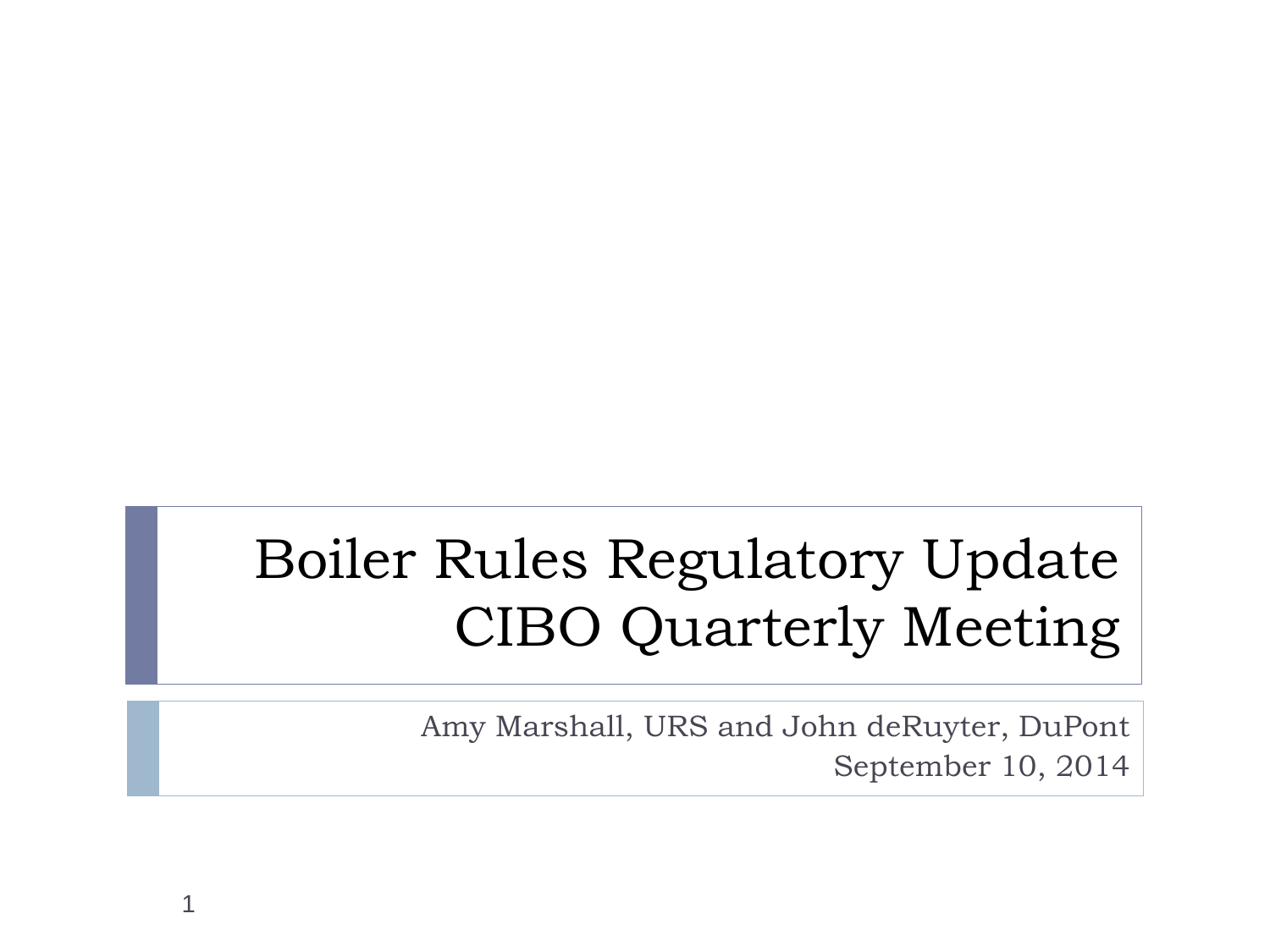## Reconsideration Package

- ▶ We are supposed to see proposed reconsideration packages for MATS, Boiler MACT/GACT, CISWI any day now!
- ▶ The MATS package will give a preview on the BMACT startup and shutdown revisions
- ▶ Hopefully, EPA will propose rule revisions, not just ask for comment on what they did in 2013, and the changes will be finalized quickly so facilities can finalize implementation plans
	- ▶ Jim Eddinger indicated technical corrections would be included
- ▶ CIBO and others have provided info on startup/shutdown and we may see startup based on some "milestone plus max time" type of definition (not  $\blacktriangleright$  <sup>2</sup> likely to get site specific)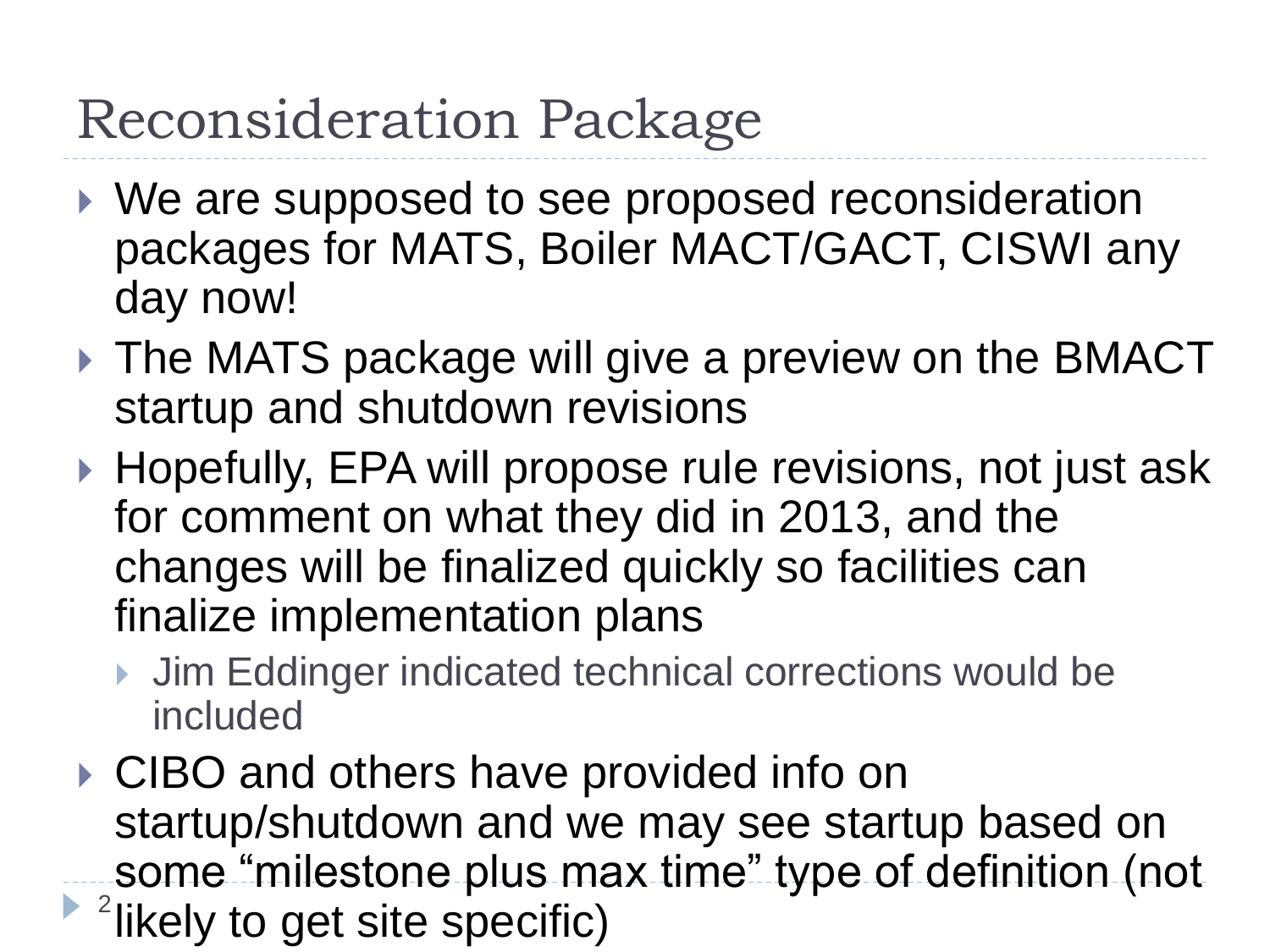# Reminder on Reconsideration Issues

### **MACT**

- ▶ Startup and shutdown definitions
- Minimum CO 130 ppm limits for coal and liquids
- ▶ PM CPMS, including consequences of exceeding the parameter
- ▶ Technical clarifications, including natural gas EGU applicability, Hybrid Suspension Grate CO limit, dates, recordkeeping (esp. Gas 1 SS)

## GACT

- ▶ Startup and shutdown definitions
- ▶ PM standard for low-sulfur oil units
- Limited use subcategory
- ▶ Provisions eliminating ongoing testing/sampling in certain cases
- $3 \rightarrow e.g.,$  where results  $\lt \frac{1}{2}$  of limit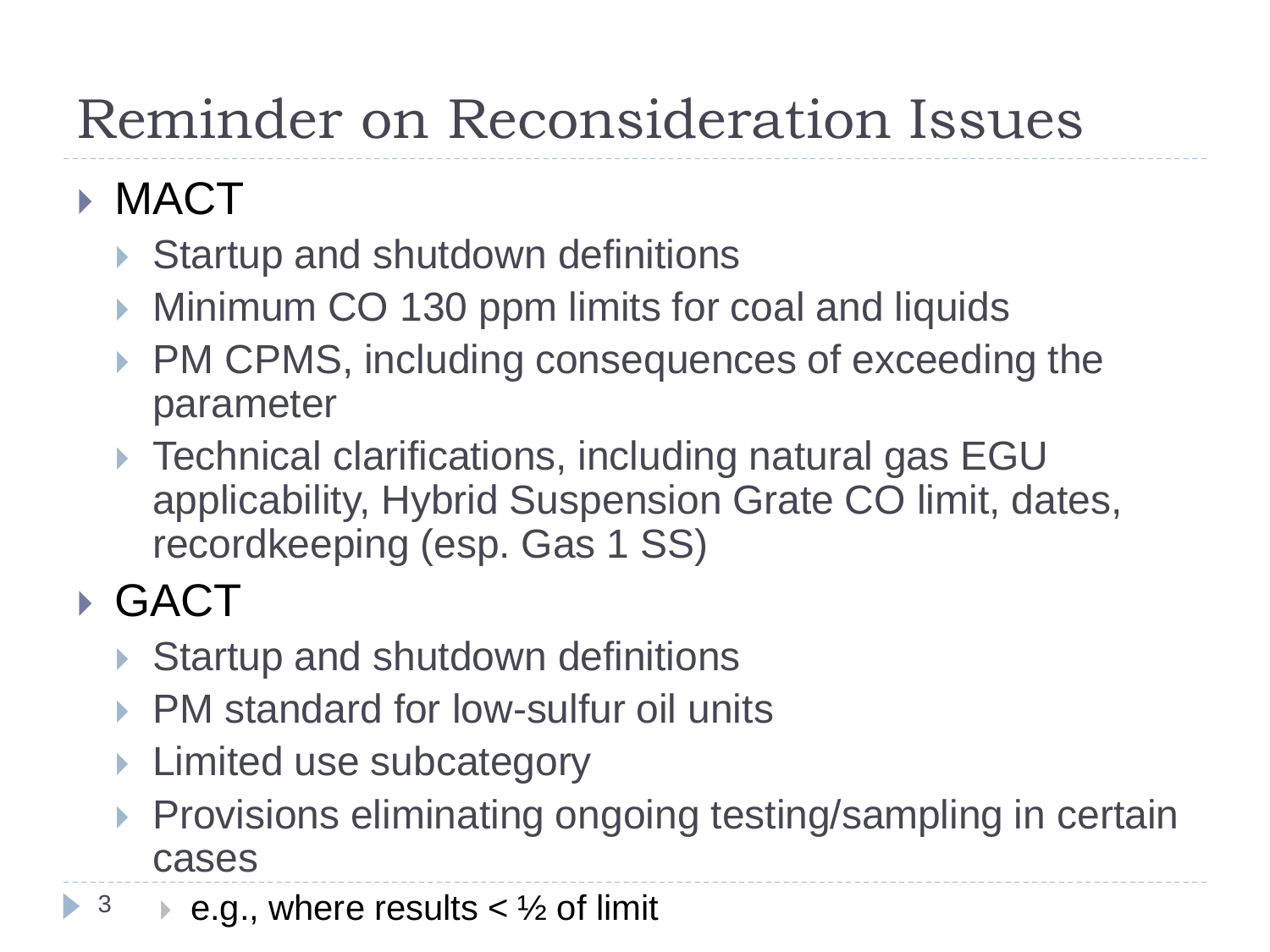## Reminder on Reconsideration Issues, cont.

### CISWI

- Definition of CEMS data during startup and shutdown periods
- ▶ PM limit for waste burning kilns
- ▶ Technical clarifications such as when new test data become applicable, effective date for recordkeeping requirements, notification requirements for performance tests triggered by deviations

#### **MATS**

▶ Definition of startup and shutdown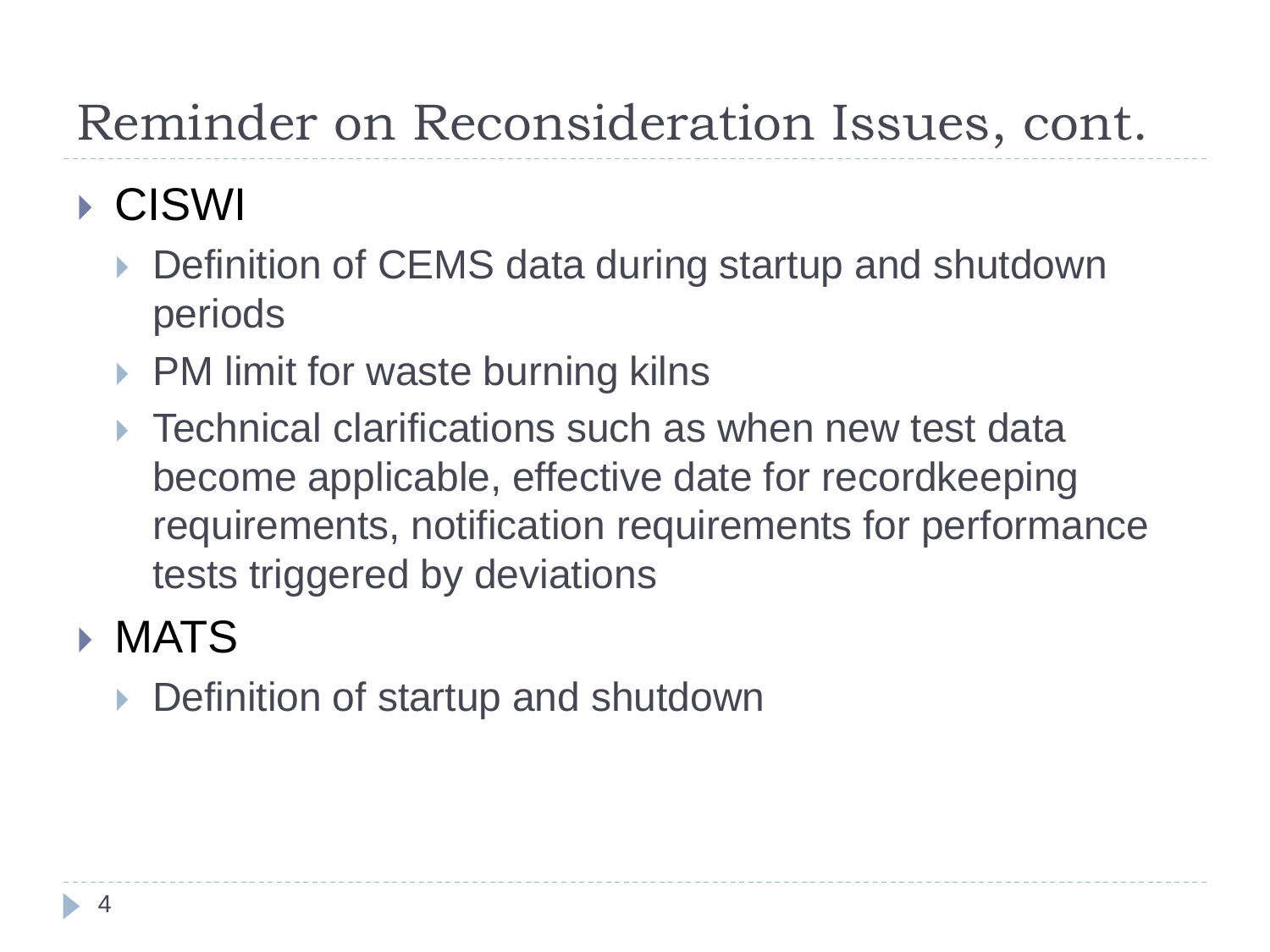### CO as a Surrogate for Organic HAP

- ▶ The 130 ppm CO limits are part of the reconsideration package relative to notice & comment issues
- ▶ Whether CO is a valid surrogate for organic HAP is one of Sierra Club's big points in its litigation brief. They claim:
	- ▶ CO is not a good surrogate for POM, PAH, benzene, formaldehyde
	- ▶ PAH and POM are not reduced by same measures used to reduce CO
	- ▶ EPA's own documents indicate the surrogacy breaks down at <200 ppm and formaldehyde levels appear to increase at <150 ppm
	- ▶ They disagree with the 130 ppm threshold approach
	- ▶ Using CO does not allow EPA to identify the top performers for <sup>5</sup> OHAP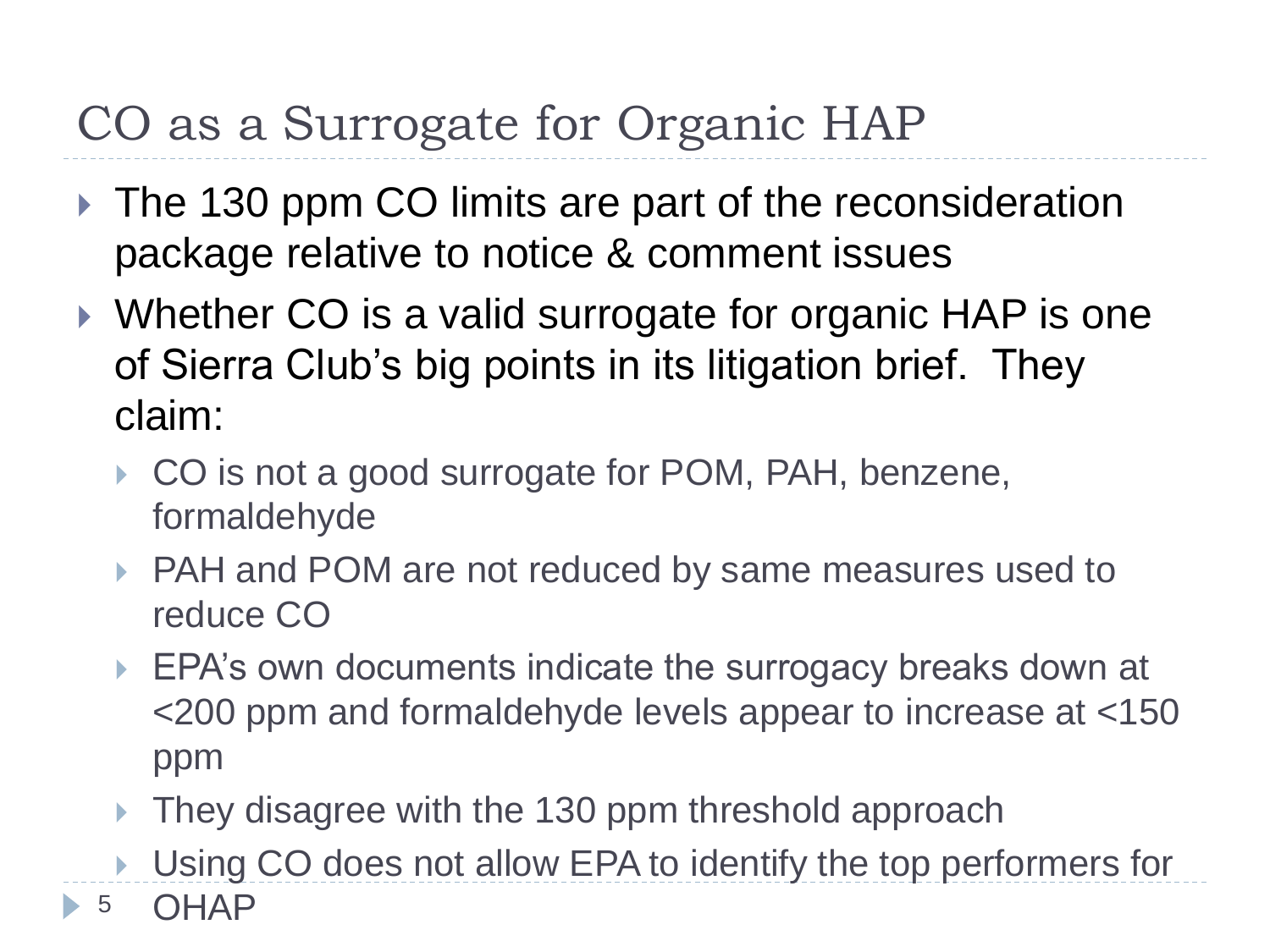# Southern Company Comments

- ▶ CO is not a good choice for a surrogate for other OHAP across the spectrum of fuels, boilers, and operating conditions (like temperature)
- Army study found that as CO increased, PAH decreased.
- ▶ SC concludes that one or more of the routes of formation and/or destruction of CO vs other OHAP must be different when the flame temperature goes up
- ▶ Suggest using benzene or toluene as a surrogate with annual stack testing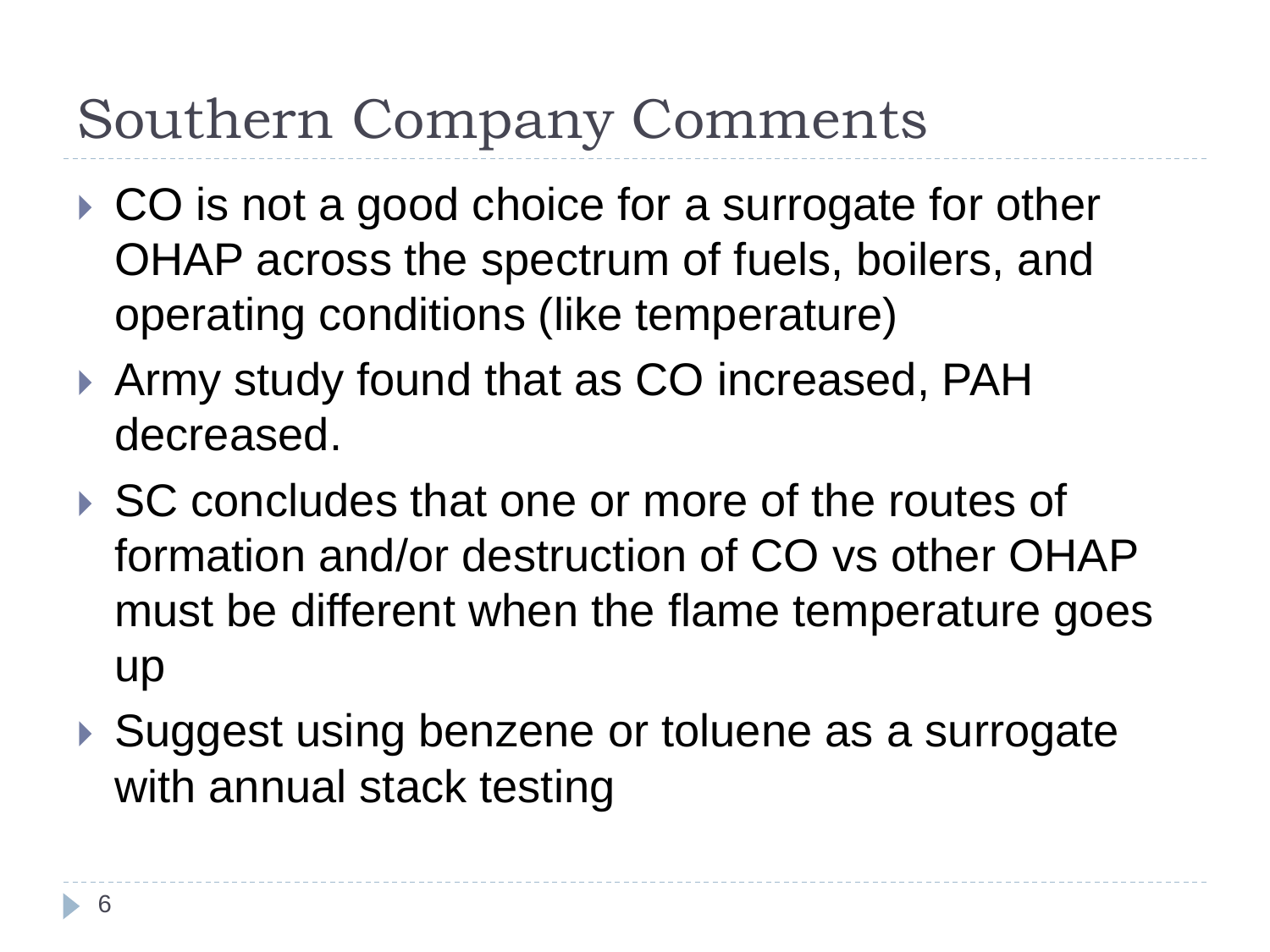## Benzene and Toluene Data Points

- $\triangleright$  There is little benzene and toluene data in the database (see tables below – numbers represent data points, divide by 3 to get # of units)
- ▶ There are some tests concurrent with CO
	- ▶ There seems to be a general correlation (see following graphs)

| $\blacksquare$ toluene   | 63 |
|--------------------------|----|
| Suspension/Grate         | 27 |
| PC.                      | 24 |
| Stoker/SlopedGrate/Other |    |
| Light Liquid             | 3  |
| FR                       | З  |

| $\blacksquare$ benzene   | 87 |
|--------------------------|----|
| Suspension/Grate         | 27 |
| PC                       | 24 |
| Stoker/SlopedGrate/Other | 15 |
| <b>Fuel Cell</b>         |    |
| FB                       | З  |
| <b>Suspension Burner</b> | 3  |
| Light Liquid             |    |
| Dutch Oven/Pile Burner   |    |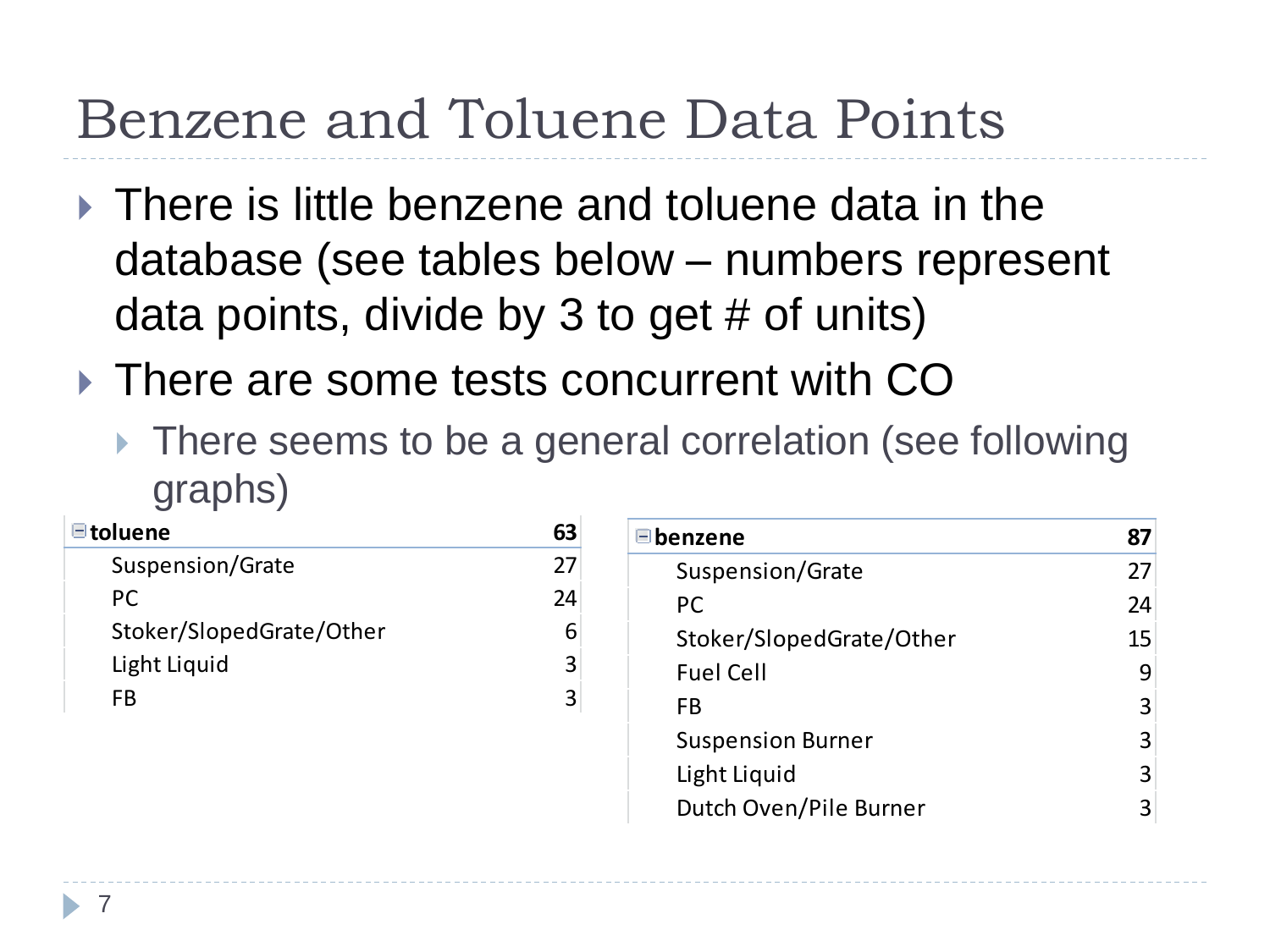#### **CO vs Benzene for Biomass Boilers**



ь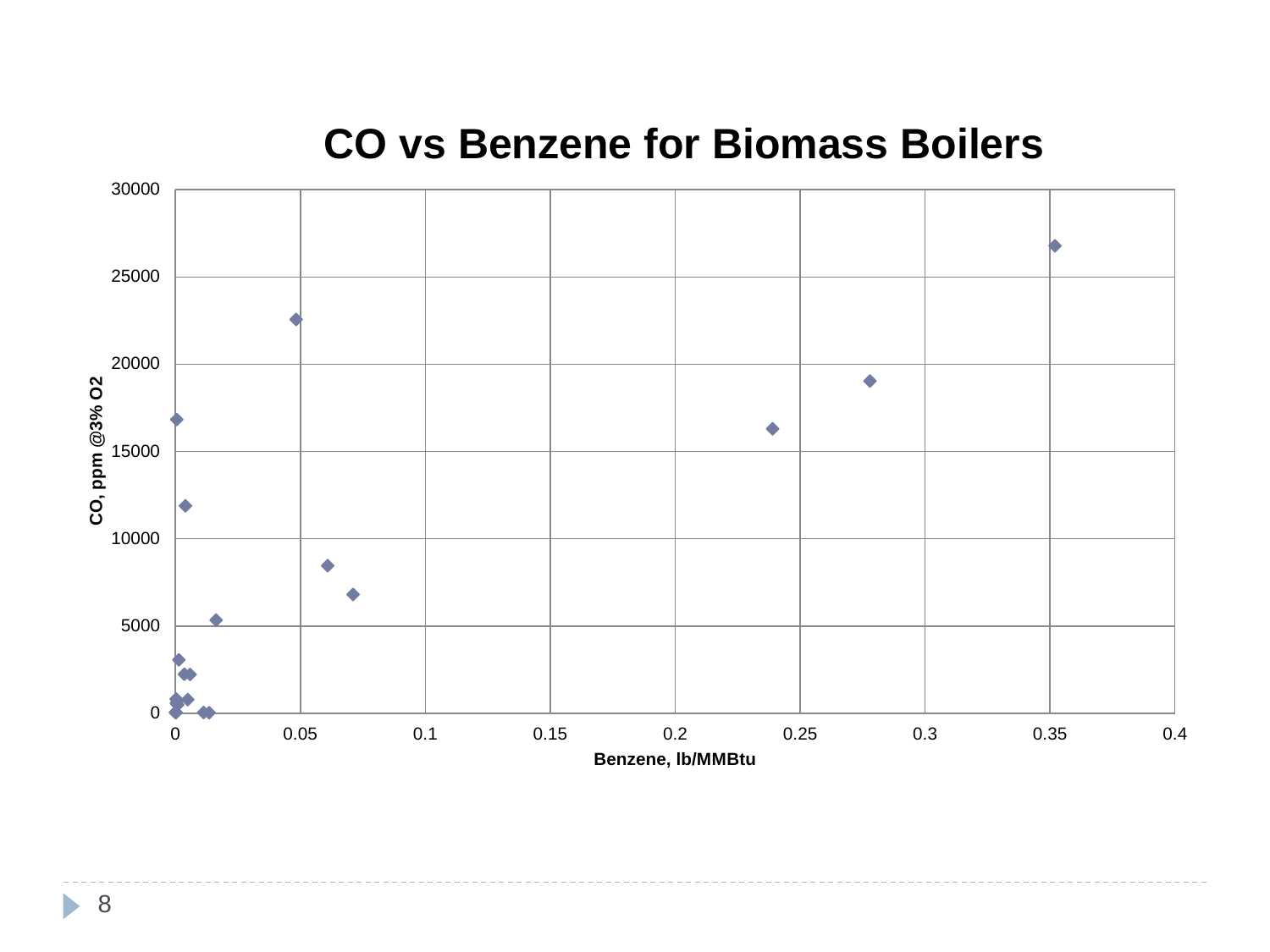#### **CO vs Benzene for Coal Boilers**



 $\blacktriangleright$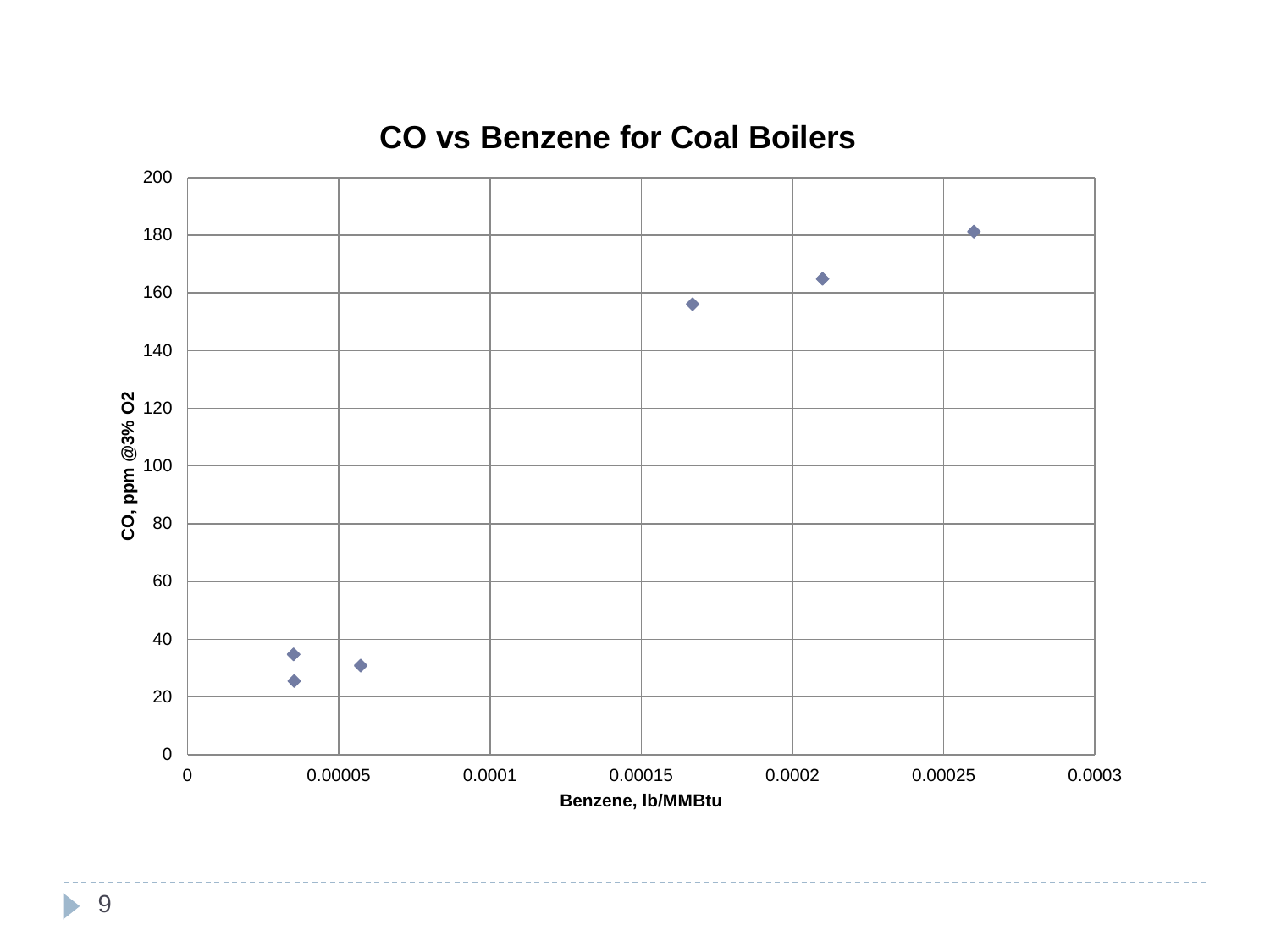

#### **CO vs Toluene for Biomass**

 $\blacktriangleright$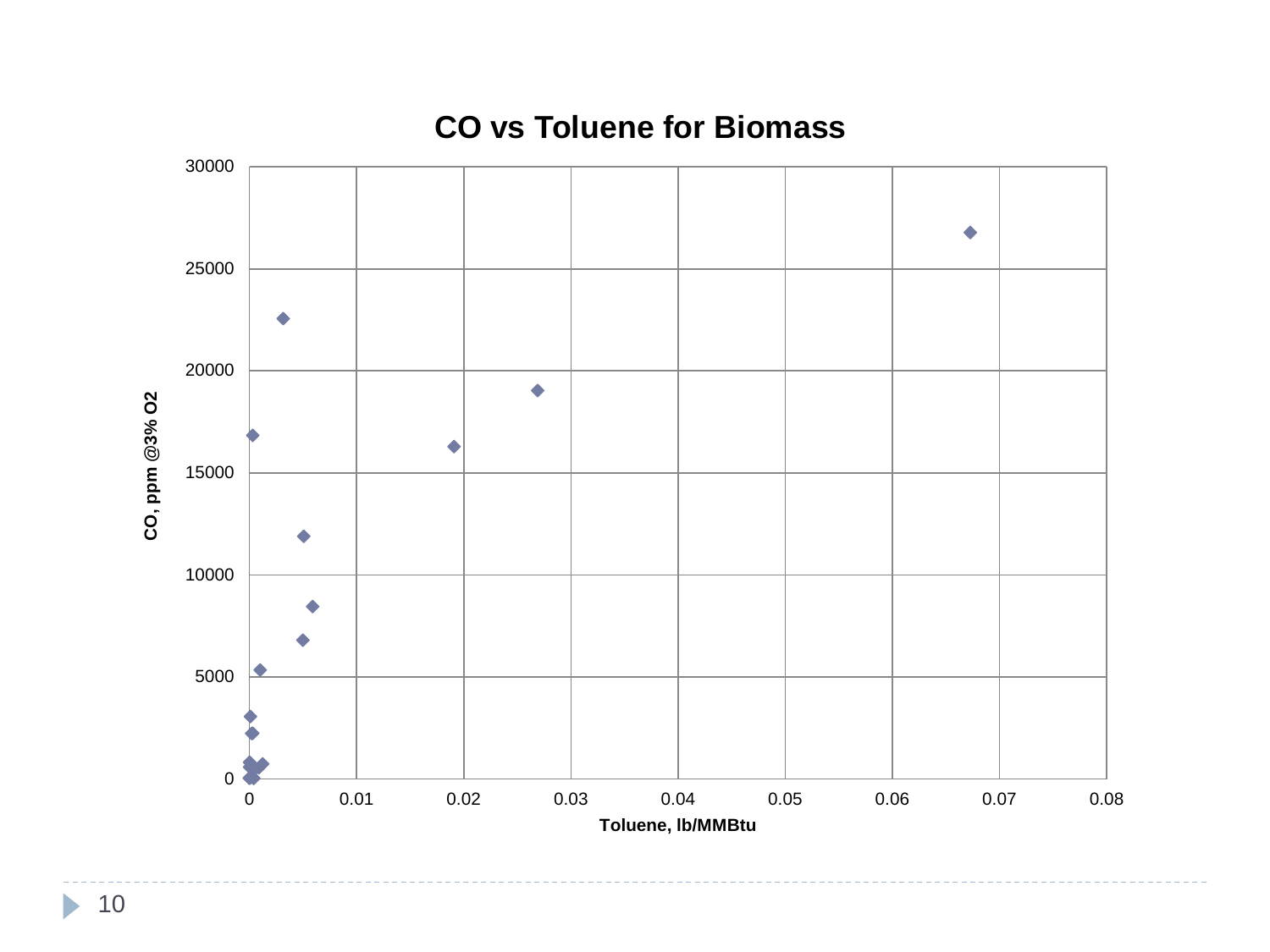

#### **CO vs Toluene for Coal**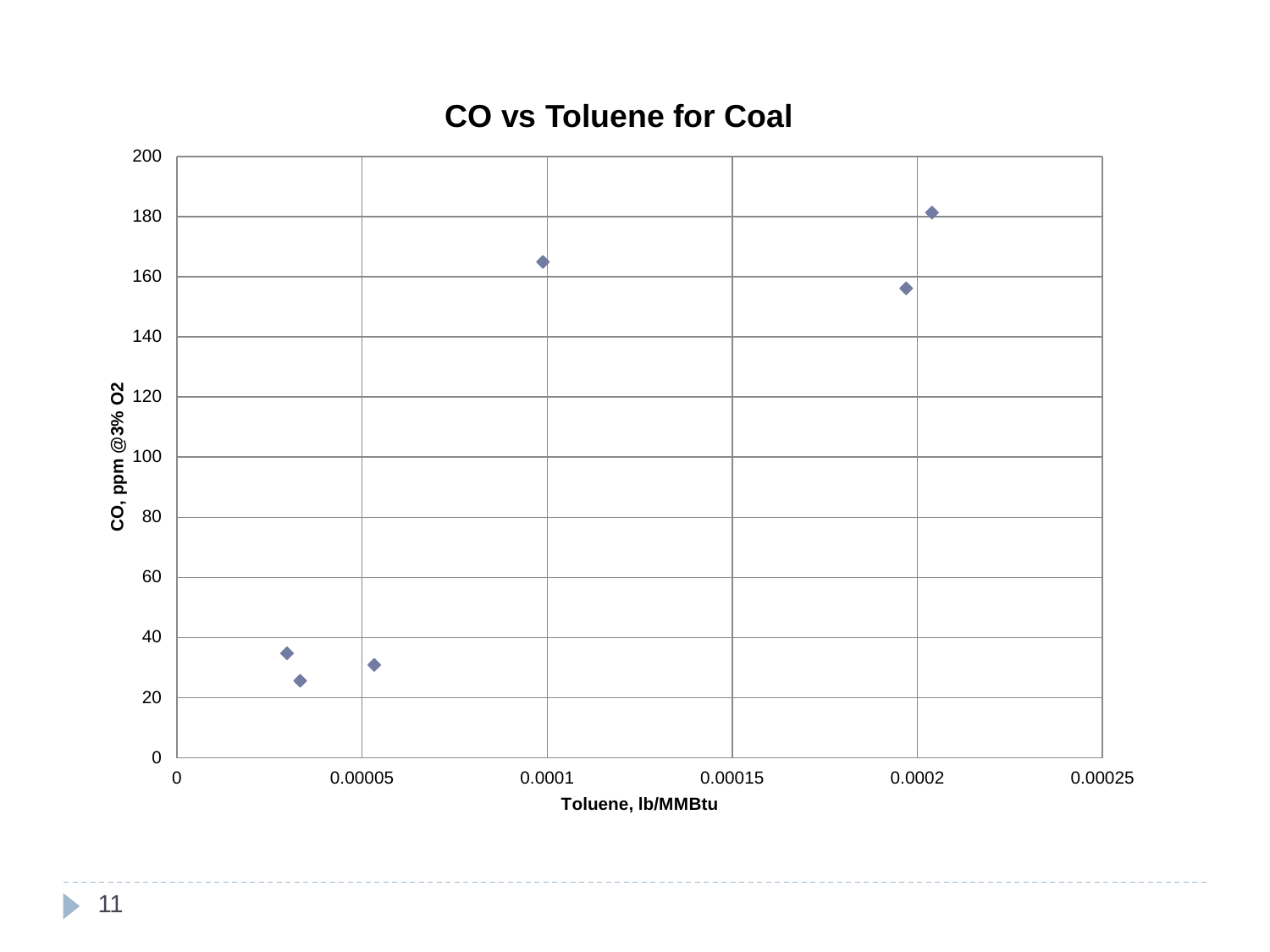# The other big point is floor development

- ▶ Sierra Club argues that the subcategories are unlawful and arbitrary
	- ▶ "Boilers are not of a different class, type, or size just because they happen to be burning different fuels at a given time." Units can switch subcategories just by changing fuel mix.
- ▶ SC argues the 99 UPL is unlawful, is not the average
- ▶ SC also argues that top performers were inappropriately excluded from the analyses in some cases
	- e.g., units co-firing different fuels such as gas and solid fuel together or coal and biomass together
	- ▶ They believe that these data cannot be excluded since they belong to the subcategory
- ▶ How the MACT floors were developed evolved over the 4 versions of the rule from 2010-2013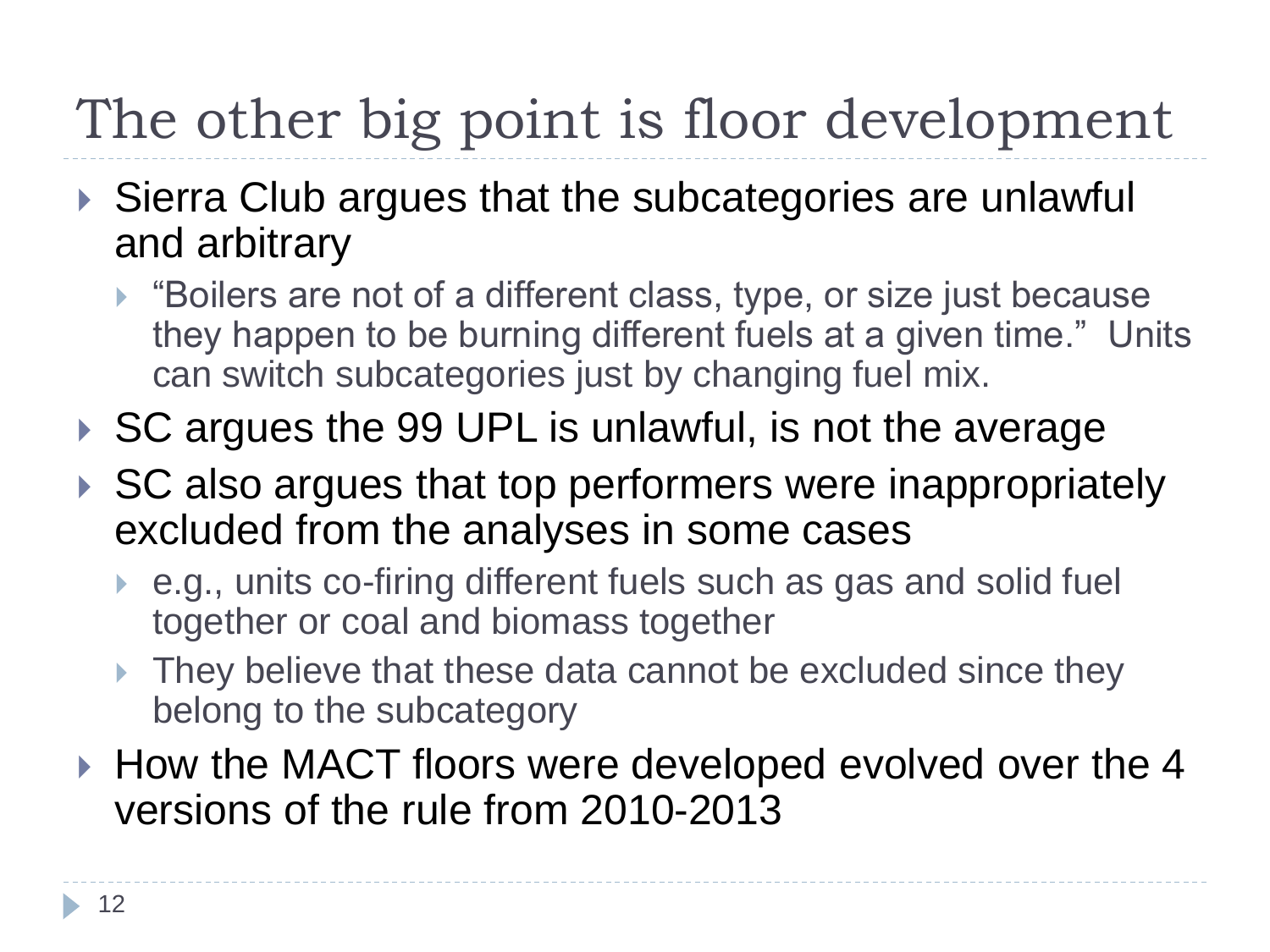# Evolution of Boiler MACT Floors

- In the 2010 proposal there were fewer subcategories and units were subcategorized based on a 10% threshold
	- If a unit fired at least 10% coal it went into a coal subcategory, etc.
	- ▶ Biomass, coal, and liquid had separate limits for PM, Hg, HCl
- ▶ Based on comments, from 2011 on, EPA only considered emissions data for units burning at least 90% of a particular fuel type, since not all units are designed to fire multiple fuels
	- ▶ So data from a unit firing 50% biomass and 50% gas is excluded from all solid fuel floor calculations
- $\triangleright$  New unit floors are calculated based on a unit burning 100% of the subcategory fuel and not a process-specific fuel 13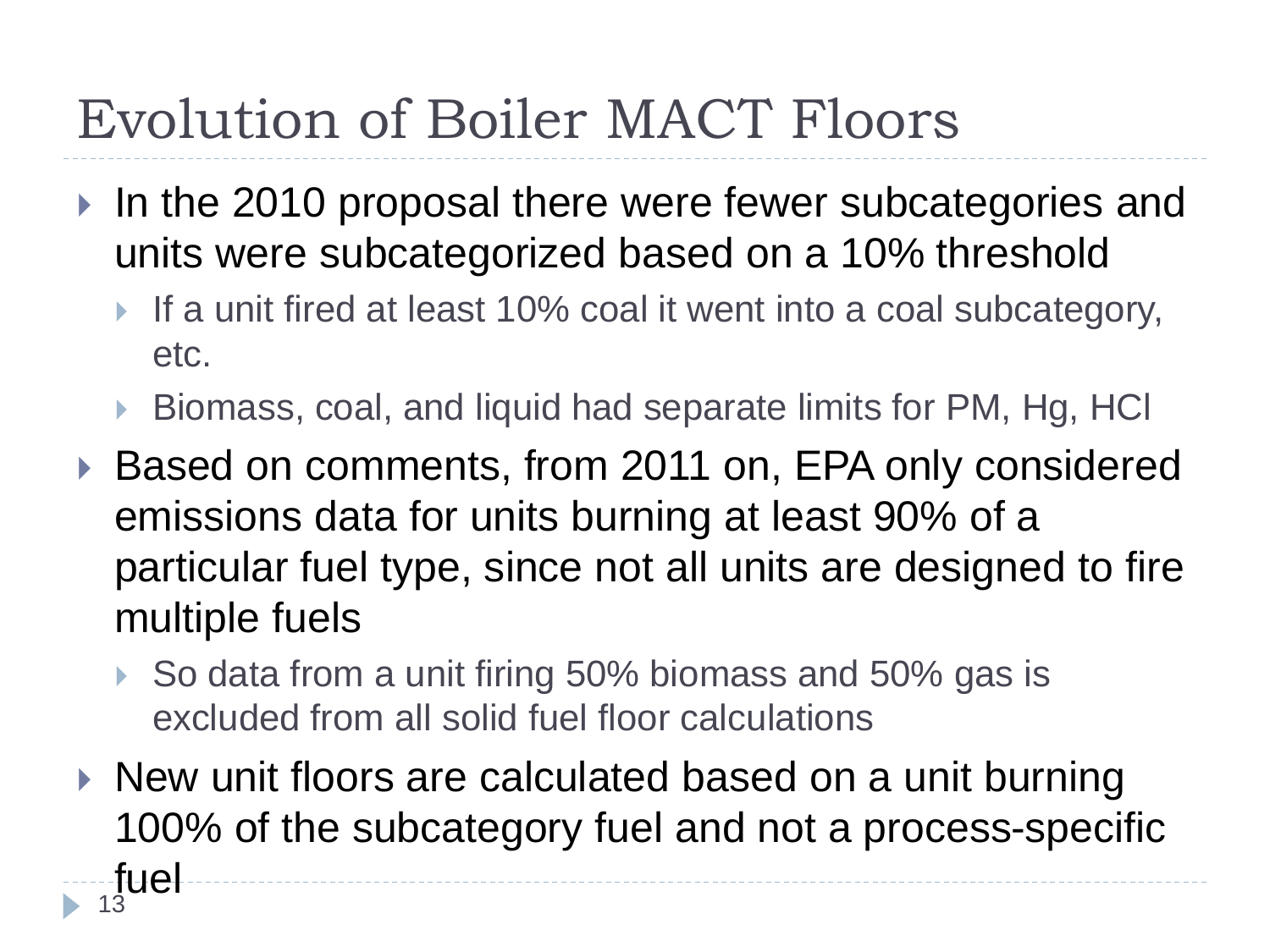# DC Circuit Court Review

- ▶ EPA had requested voluntary remands to address UPL issues that arose in NACWA (SSI) case
	- Court remanded certain aspects of the rule for further explanation including how UPL represents MACT floor for new & existing units
- ▶ May 15- Court granted EPA's remand motions and set a new briefing schedule
	- **BMACT** 
		- 60 day remand of the record
		- ▶ Partial voluntary remand of numeric standards
		- **▶ Revision of briefing schedule**
	- ▶ Area Source
		- ▶ Partial voluntary remand of numeric standards
	- CISWI
		- 60 day remand of record
		- ▶ Partial voluntary remand of numeric standards
		- Revision of briefing schedule
	- **NHSM** 
		- ENGO motion to extend filing deadlines granted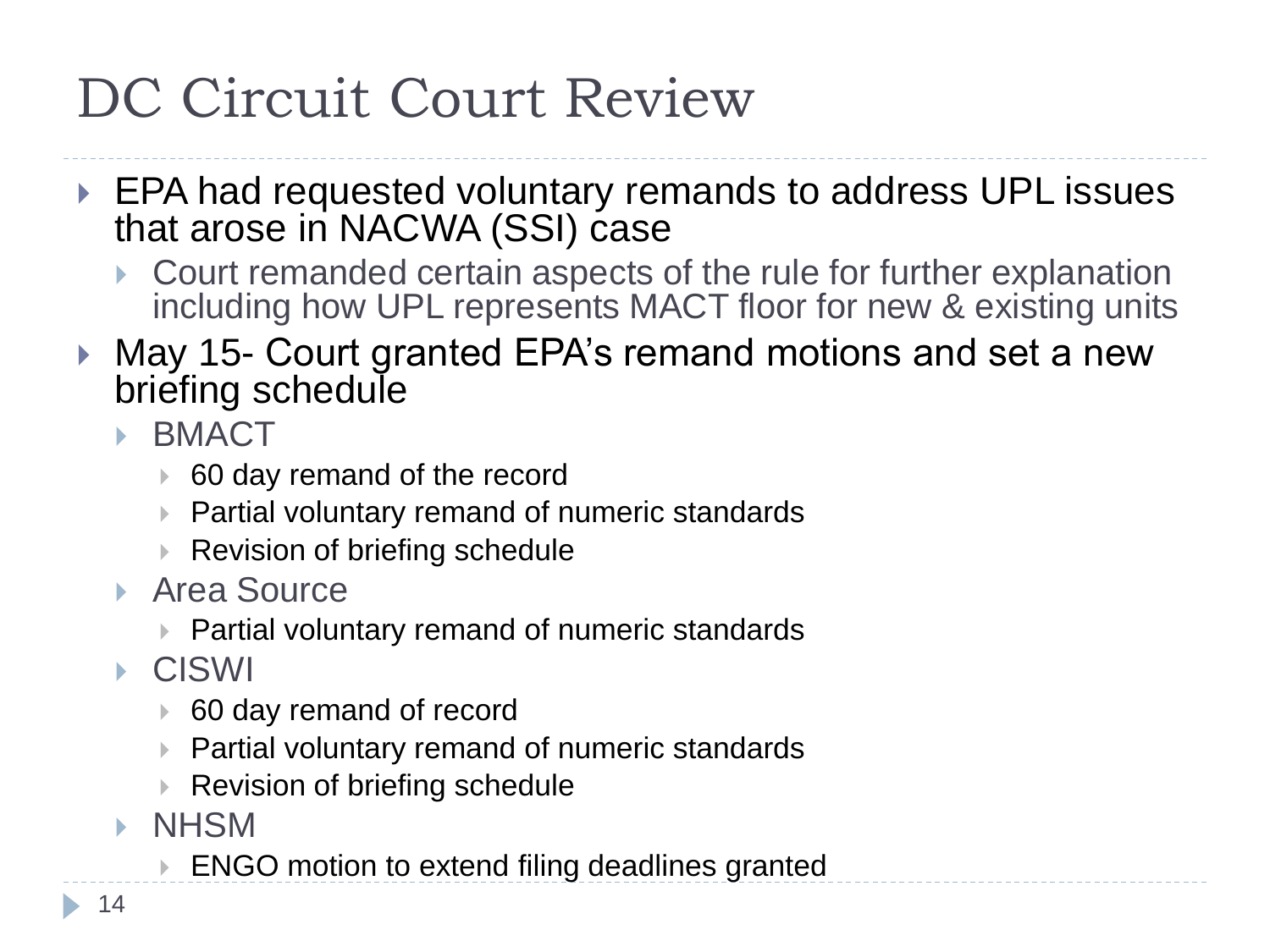## EPA Remand Relative to UPL

- ▶ EPA issued a response to remand of the record July 14 for BMACT and CISWI
	- ▶ Better explains EPA's use of the UPL
- ▶ EPA has not yet addressed UPL and floor determinations for subcategories with <9 data points

▶ Affected limits on next slides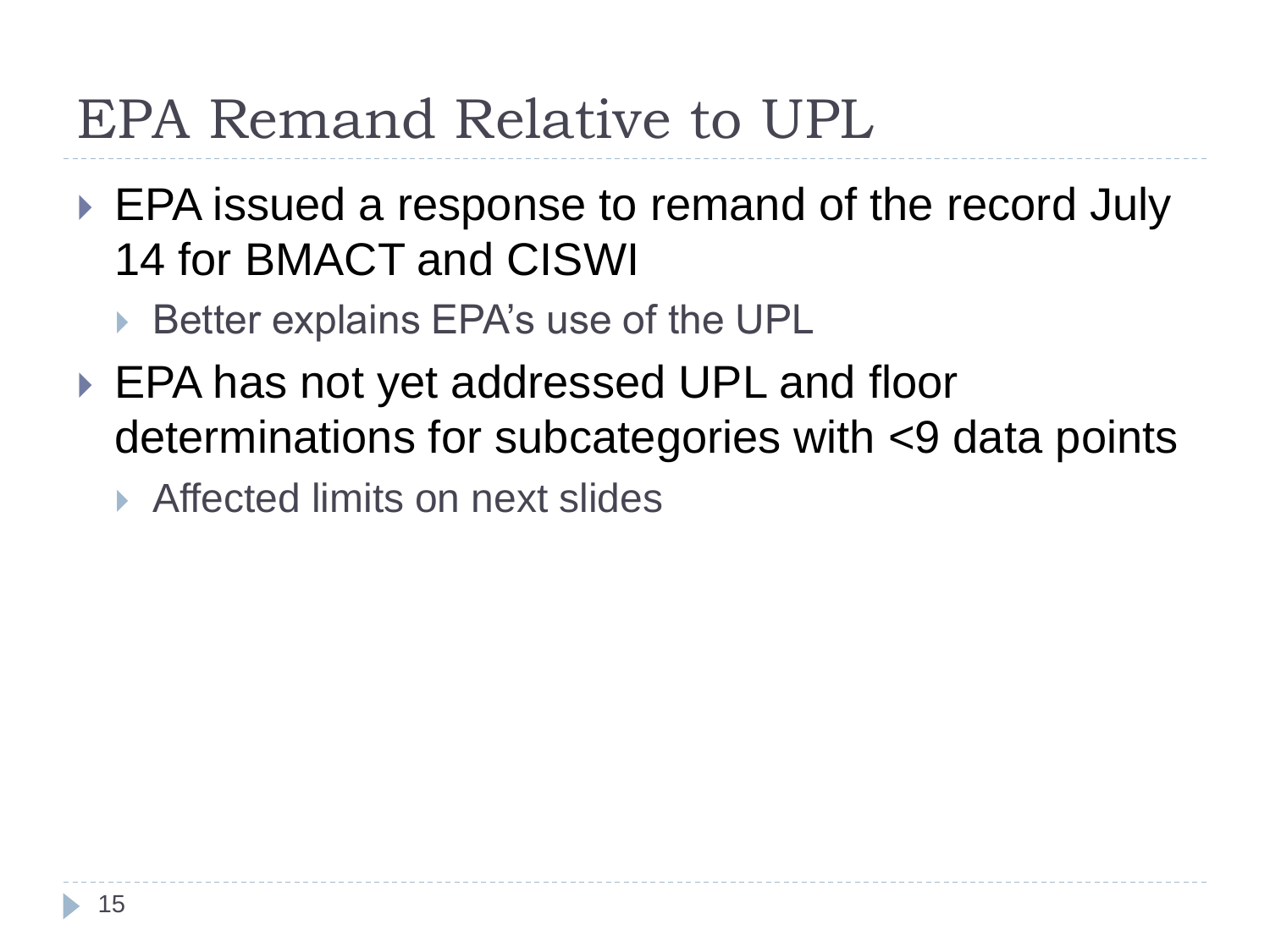### EPA Filing for Area Source Rule- JJJJJJ

#### **FULL remand** for **new and existing** Hg and CO MACT standards

▶ All are based on 9 or fewer data points

**▶ GACT standards are not impacted**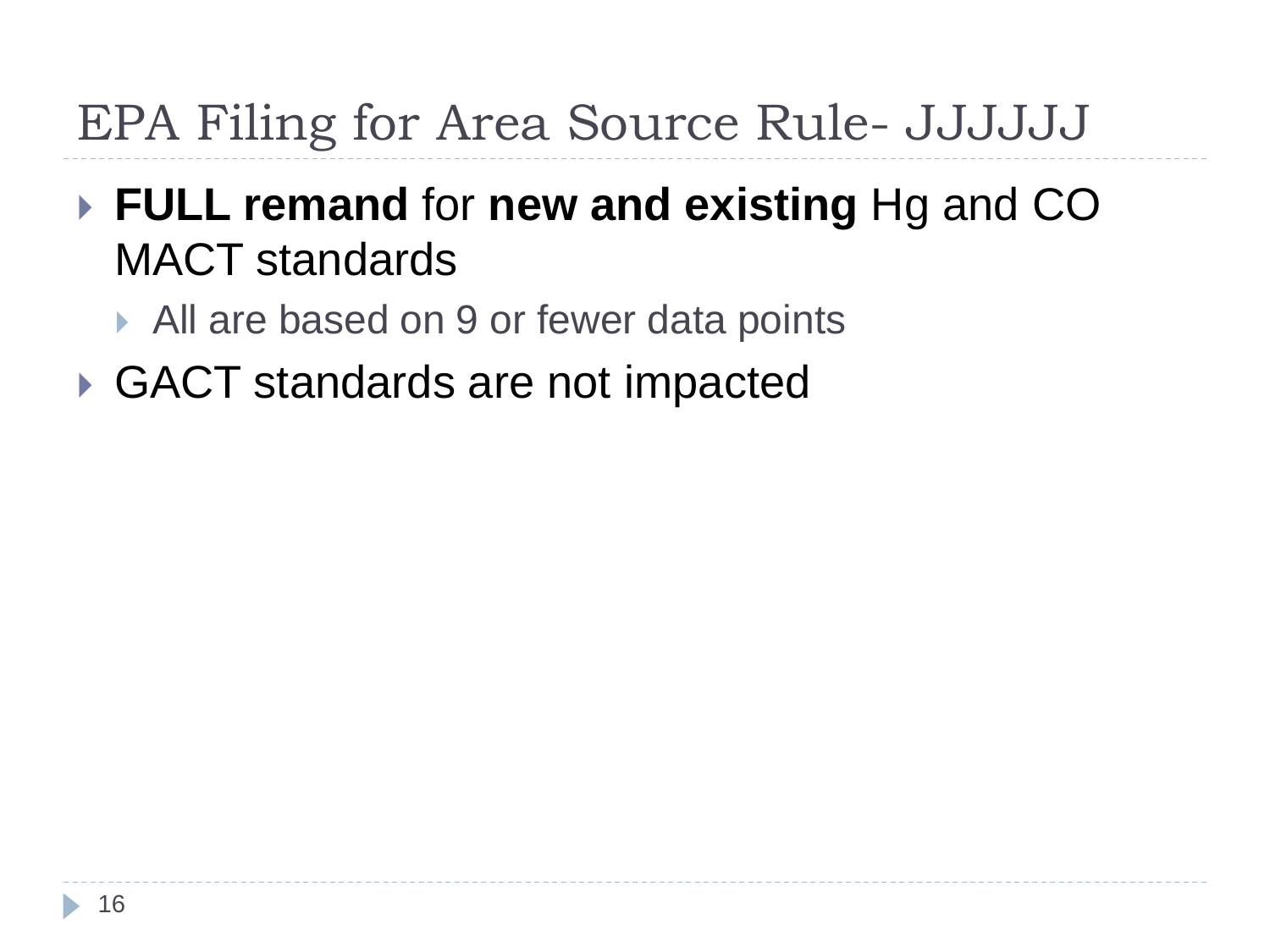#### EPA Filing for Boiler MACT- DDDDD Full Remand of the Following

| <b>New or Existing?</b> | <b>Subcategory</b>                                                          | <b>Pollutant</b>                                      |
|-------------------------|-----------------------------------------------------------------------------|-------------------------------------------------------|
| <b>Existing</b>         | Fluidized bed w/<br>integrated heat<br>exchanger burning<br>coal/solid fuel | CO (but not alt. CEMS<br>standard)                    |
| <b>Existing</b>         | Stokers/sloped<br>grate/others burning<br>kiln-dried biomass                | CO, Filterable PM and<br><b>TSM</b>                   |
| <b>Existing</b>         | <b>Suspension burners</b><br>burning biomass/bio-<br>based solids           | <b>Filterable PM and</b><br><b>TSM</b>                |
| <b>Existing</b>         | Units burning liquid<br>fuel that are non-<br>continental units             | <b>TSM</b>                                            |
| <b>Existing</b><br>17   | Units burning gas 2                                                         | CO, HCI, Mercury,<br>Filterable PM, and<br><b>TSM</b> |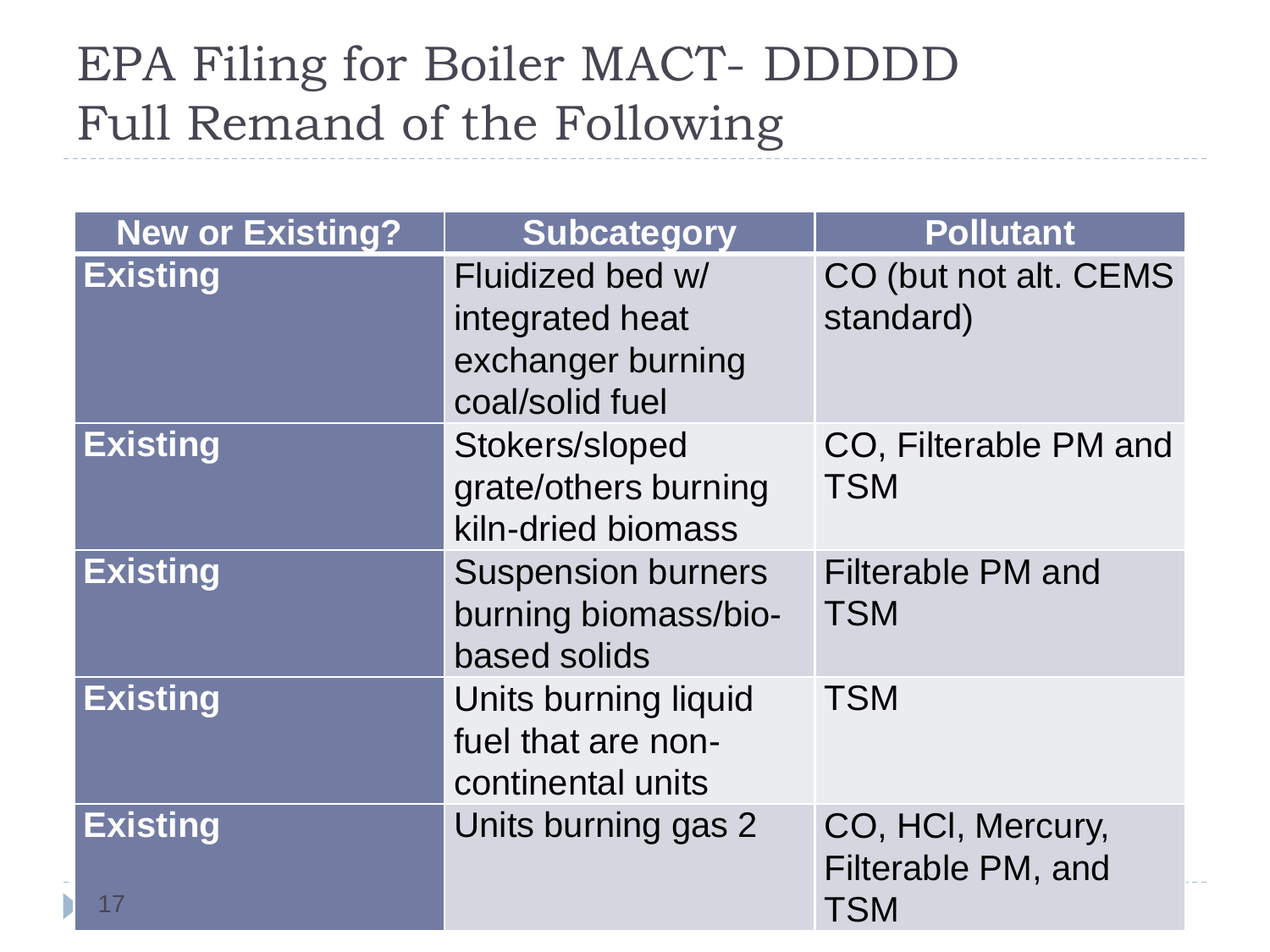## Other Subcategories EPA Missed

- ▶ Existing coal fired FBC unit CO limit
	- ▶ 6 data points
- ▶ Existing heavy liquid CO limit
	- ▶ 8 data points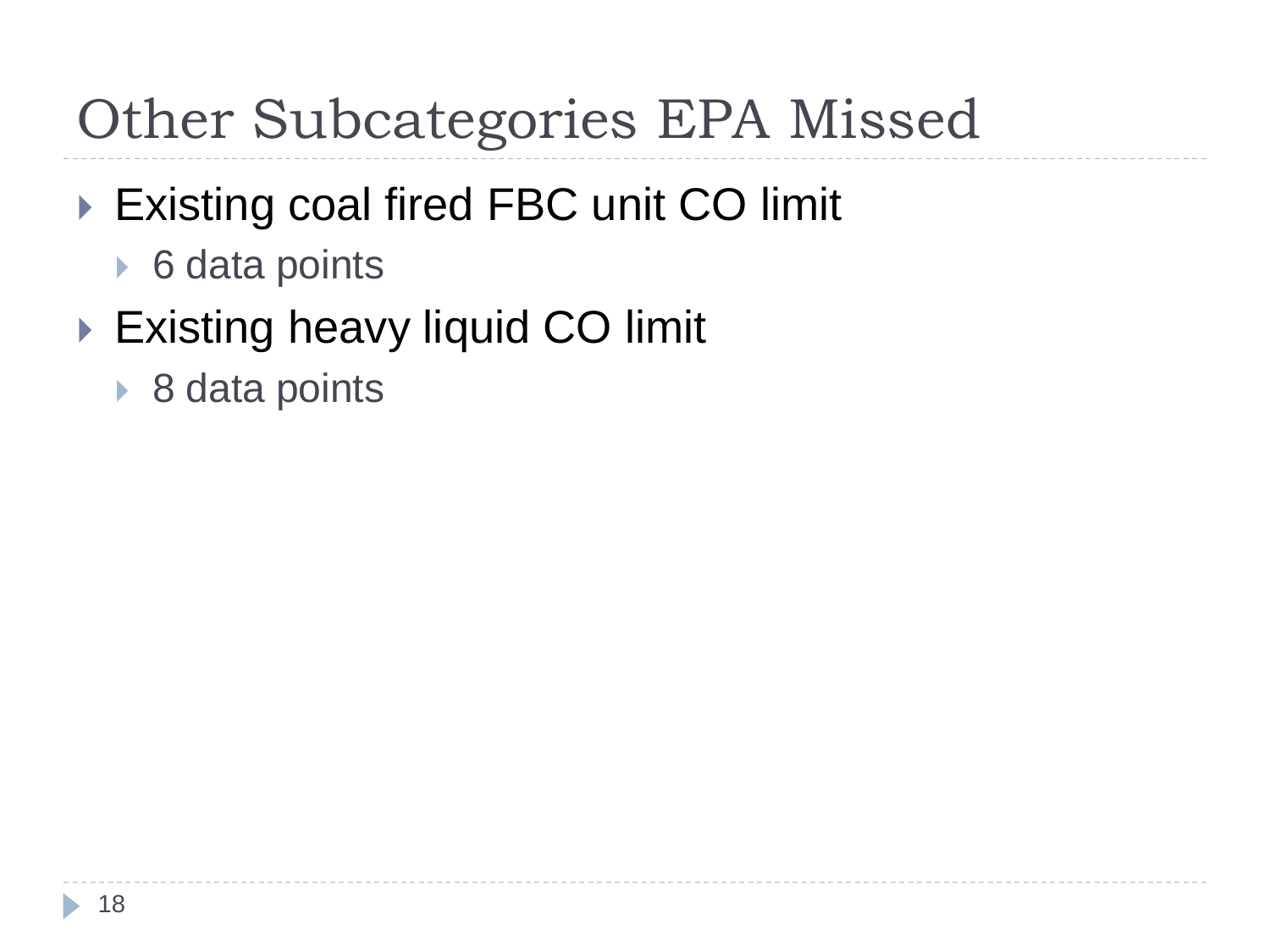#### DDDDD- Full Remand of:

| <b>New or Existing?</b> | <b>Subcategory</b>                                                           | <b>Pollutant</b>                                  |
|-------------------------|------------------------------------------------------------------------------|---------------------------------------------------|
| <b>New</b>              | Units burning solid fuel                                                     | <b>HCI</b>                                        |
| <b>New</b>              | Units burning coal/solid<br>fossil fuel                                      | <b>Filterable PM and TSM</b>                      |
| <b>New</b>              | Fluidized bed w/<br>integrated heat<br>exchanger, burning<br>coal/solid fuel | CO (but not alt. CEMS)                            |
| <b>New</b>              | Stokers/sloped<br>grate/others burning wet<br>biomass fuel                   | TSM (but not filterable)<br>PM)                   |
| <b>New</b>              | Stokers/sloped<br>grate/others burning kiln-<br>dried biomass                | Filterable PM and TSM                             |
| <b>New</b>              | <b>Fluidized bed burning</b><br>biomass/bio-based solids                     | CO (but not alt. CEMS),<br>Filterable PM, and TSM |
| <b>New</b>              | <b>Suspension burners</b><br>burning biomass/bio-<br>based solids            | <b>Filterable PM and TSM</b>                      |
| <b>New</b>              | Dutch overs/Pile burners<br>burning biomass/bio-<br>based solids             | CO (but not alt. CEMS),<br>Filterable PM, and TSM |
| <b>New</b>              | Fuel cell units burning<br>biomass/bio-based solids                          | Filterable PM and TSM                             |
| <b>New</b>              | Units burning liquid fuel                                                    | <b>HCI and Mercury</b>                            |
| <b>New</b>              | Units burning heavy<br>liquid fuel                                           | <b>Filterable PM and TSM</b>                      |
| <b>New</b>              | Units burning light liquid<br>fuel                                           | <b>Filterable PM and TSM</b>                      |
| <b>New</b>              | Units burning liquid fuel<br>that are non-continental                        | <b>Filterable PM and TSM</b>                      |

19

 $\blacktriangleright$ 

---------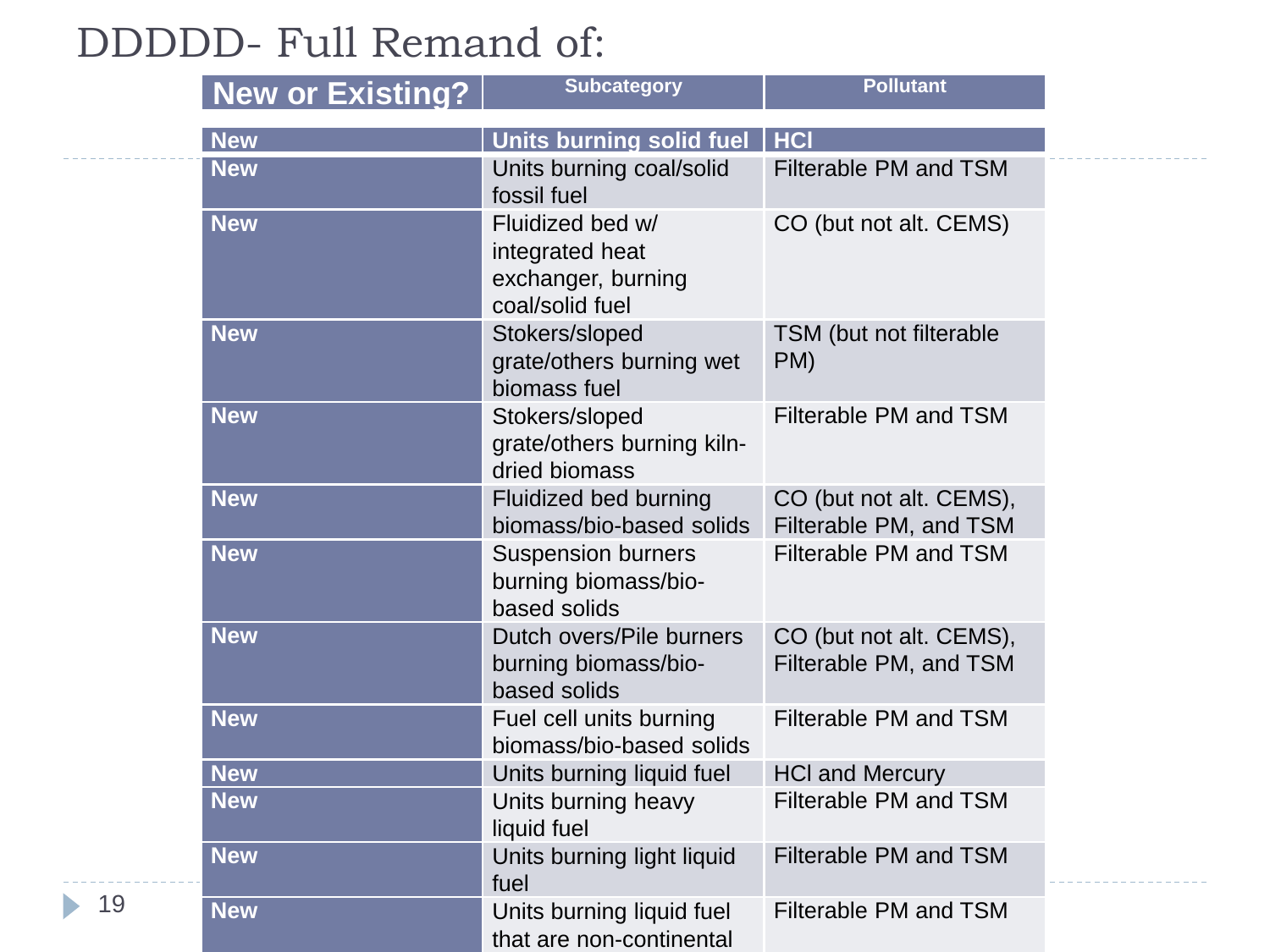#### EPA Action- CISWI- Full Remand of:

| <b>New or Existing?</b> | <b>Subcategory</b>                              | <b>Pollutant</b>                                                                                                                             |
|-------------------------|-------------------------------------------------|----------------------------------------------------------------------------------------------------------------------------------------------|
| <b>Existing</b>         | <b>Energy Recovery Units,</b><br>Liquid/Gas     | All numeric standards                                                                                                                        |
| <b>Existing</b>         | <b>Energy Recovery Units,</b><br><b>Biomass</b> | Dioxins/furans (total mass<br>and TEQ), HCI, Lead,<br>Mercury, Sulfur dioxide                                                                |
| <b>Existing</b>         | <b>Energy Recovery Units,</b><br>Coal           | Cadmium, Dioxins/furans<br>(total mass and TEQ), HCI,<br>Lead, Mercury, Filterable<br><b>PM</b>                                              |
| <b>Existing</b>         | <b>Waste Burning Kilns</b>                      | CO for<br>preheater/precalciner kilns                                                                                                        |
| <b>New</b>              | <b>Energy Recovery Units</b>                    | All numeric standards<br><b>EXCEPT for CO, Nitrogen</b><br>oxides, and sulfur dioxide<br>for coal-fired units                                |
| <b>New</b>              | <b>Waste Burning Kilns</b>                      | CO for long kilns and<br>preheater/precalciner kilns,<br>dioxins/furans (total mass<br>and TEQ), HCI, Nitrogen<br>oxides, and Sulfur dioxide |
| <b>New</b>              | <b>Small Remote Incinerators</b>                | All numeric standards                                                                                                                        |
| <b>New</b>              | Incinerators                                    | All numeric standards<br><b>EXCEPT CO and Nitrogen</b><br>oxides                                                                             |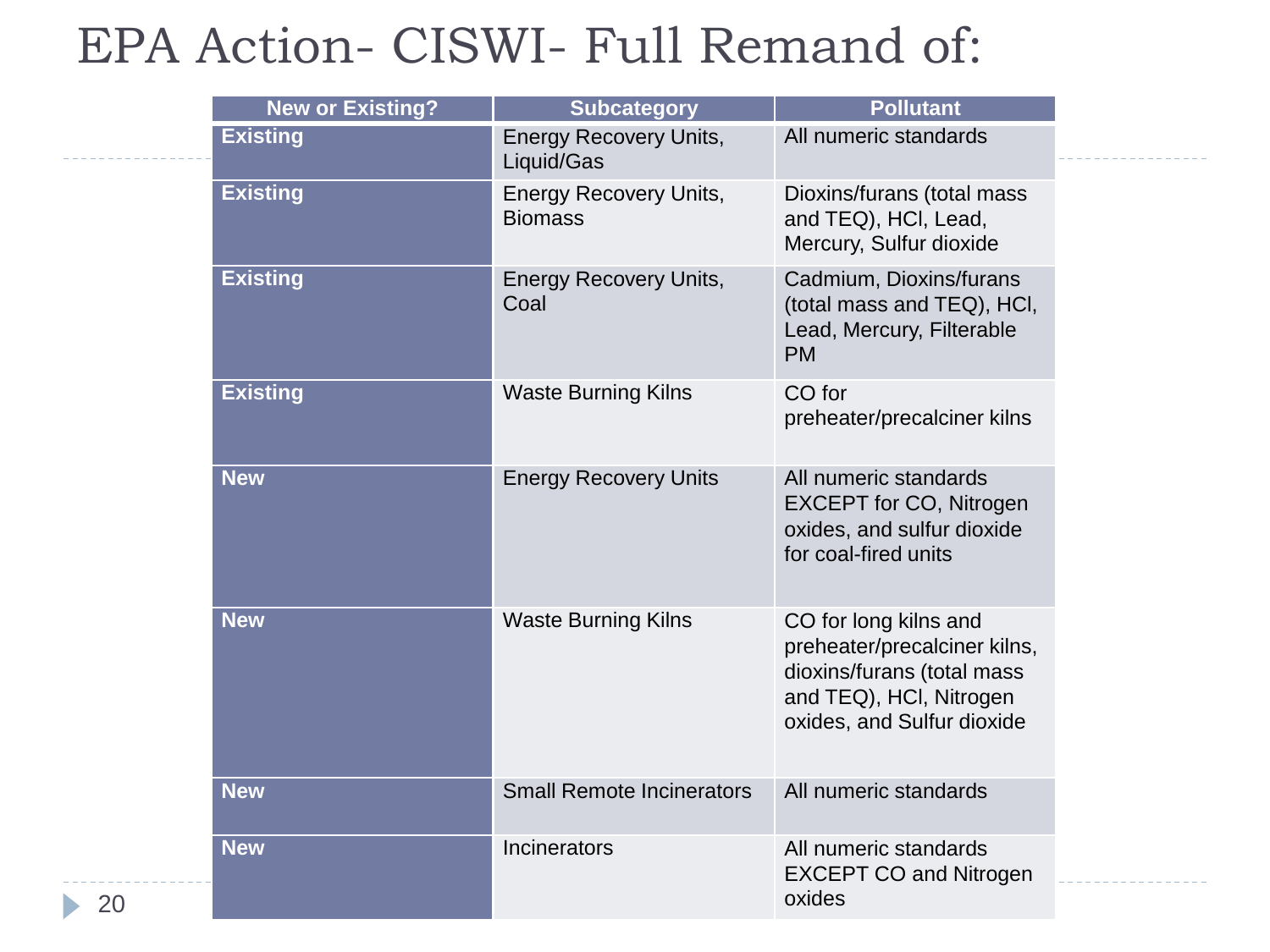### Remand Status

 Any intelligence regarding EPA progress on the full remand?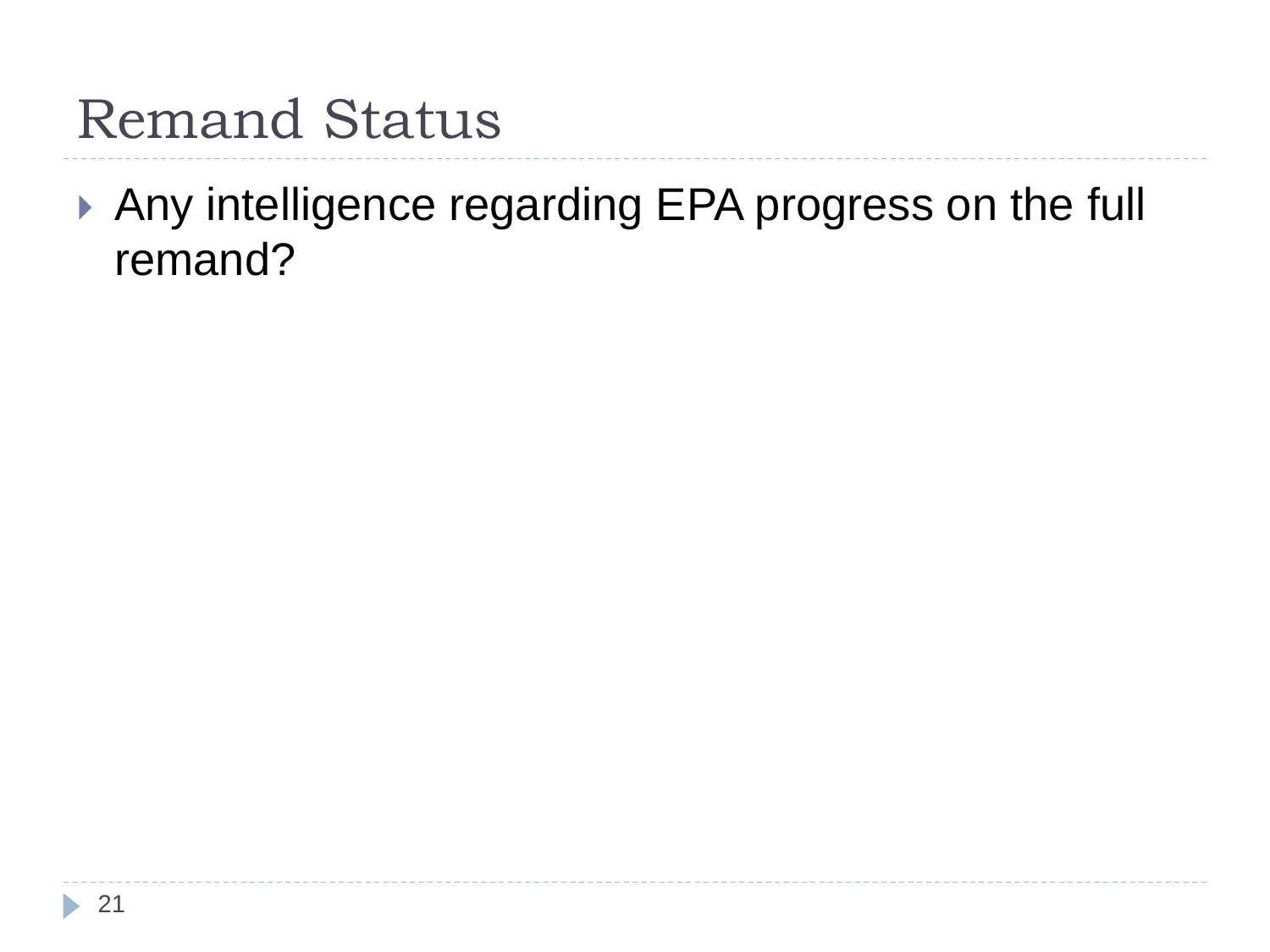## Boiler MACT Clarification Q/A

- ▶ As discussed in prior meetings, some clarification is needed relative to use of oxygen trim systems
	- ▶ Routine times when trim control needs to not be in Cascade/Automatic
	- Do not want to be required to report each as a deviation or impact tune-up frequency
	- Drafted a Q/A to explain the situation and provide a recommended EPA response- next slides
	- Further comments prior to submission?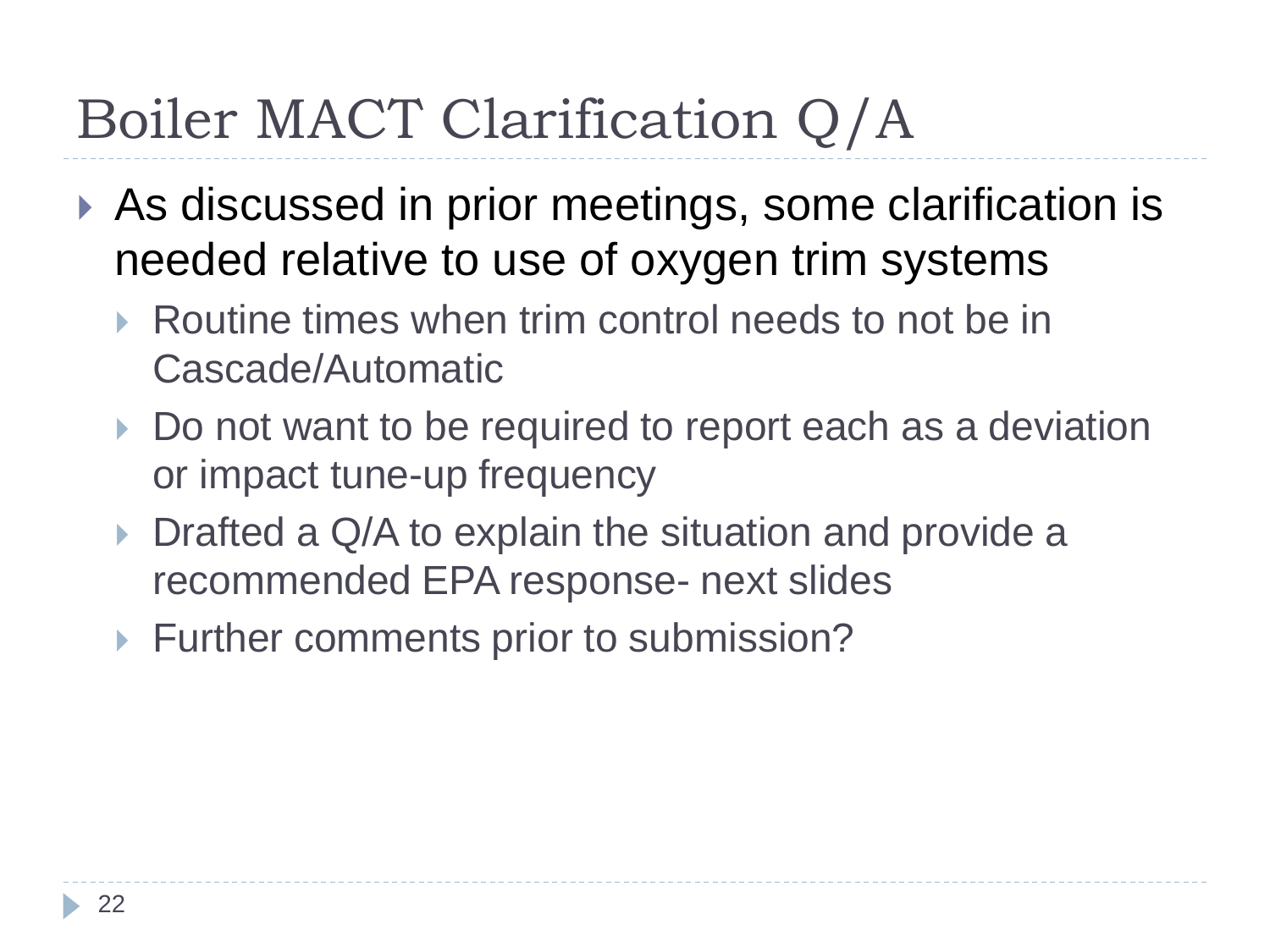#### Draft Q/A- background and question

**Q1. "Oxygen analyzer system" and "Oxygen trim system" are defined in §63.7575. Table 4 prescribes establishment of the oxygen operating limit and stipulates that operating limit to not be applicable to units that install an oxygen trim system since those units will set the trim system to the oxygen level specified in §63.7525(a); that oxygen limit is a level set no lower than the lowest hourly average oxygen concentration measured during the most recent CO performance test per Table 7. The tune-up frequency specified in §63.7540 is set at 5 years for certain units utilizing a continuous oxygen trim system. Table 9 establishes reporting requirements for deviations.** 

**Oxygen trim systems are routinely used on many boilers and process heaters that are subject to CO emission limits under this rule. Therefore, the above provisions will be widely applicable. Normal operation of**  oxygen trim systems is with the controller in Cascade or Automatic mode **providing a limited +/- trim to the air flow control loop so that excess oxygen (excess air) is controlled to a setpoint curve over the firing range, with the lowest oxygen level typically occurring at the highest firing rate conditions where higher turbulence allows more complete fuel/air mixing to occur. There are inherent operating situations which require the oxygen trim control and possibly the air and fuel controls to be put in Manual mode in order to stabilize operation or protect personnel. Examples of those situations where oxygen trim systems may not be in normal operating mode include, but are not limited to the following situations and periods:**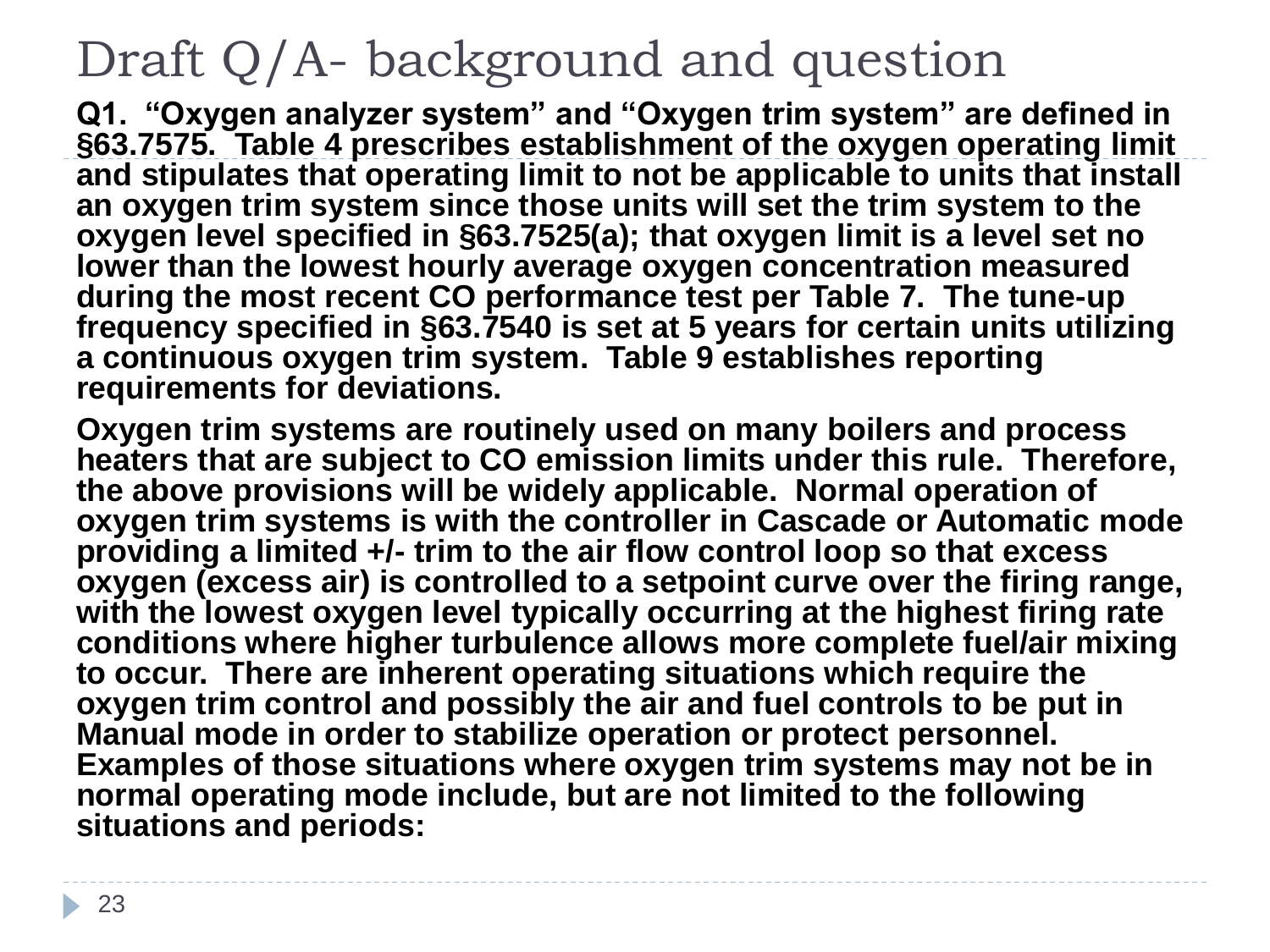#### Draft Q/A- background and question- cont'd

- **Startup, shutdown, and malfunction.**
- **Oxygen analyzer calibration.**
- **Sootblowing.**
- **Ash removal.**
- **Stoker boiler ash bed manipulation.**
- **Fluidized bed boiler abnormal bed or furnace conditions.**
- **Furnace lancing.**
- **Furnace condition inspection.**
- **Transitioning between alternative fuels or starting/stopping individual fuels.**
- **Combustion control system adjustments during tune-ups or other times as needed.**
- **Fuel quality problems that require additional excess air than available under ideal conditions.**

**How are operating periods when oxygen trim systems are not in normal Cascade/Automatic control mode to be handled relative to reporting and recordkeeping and required periods between tune-ups?**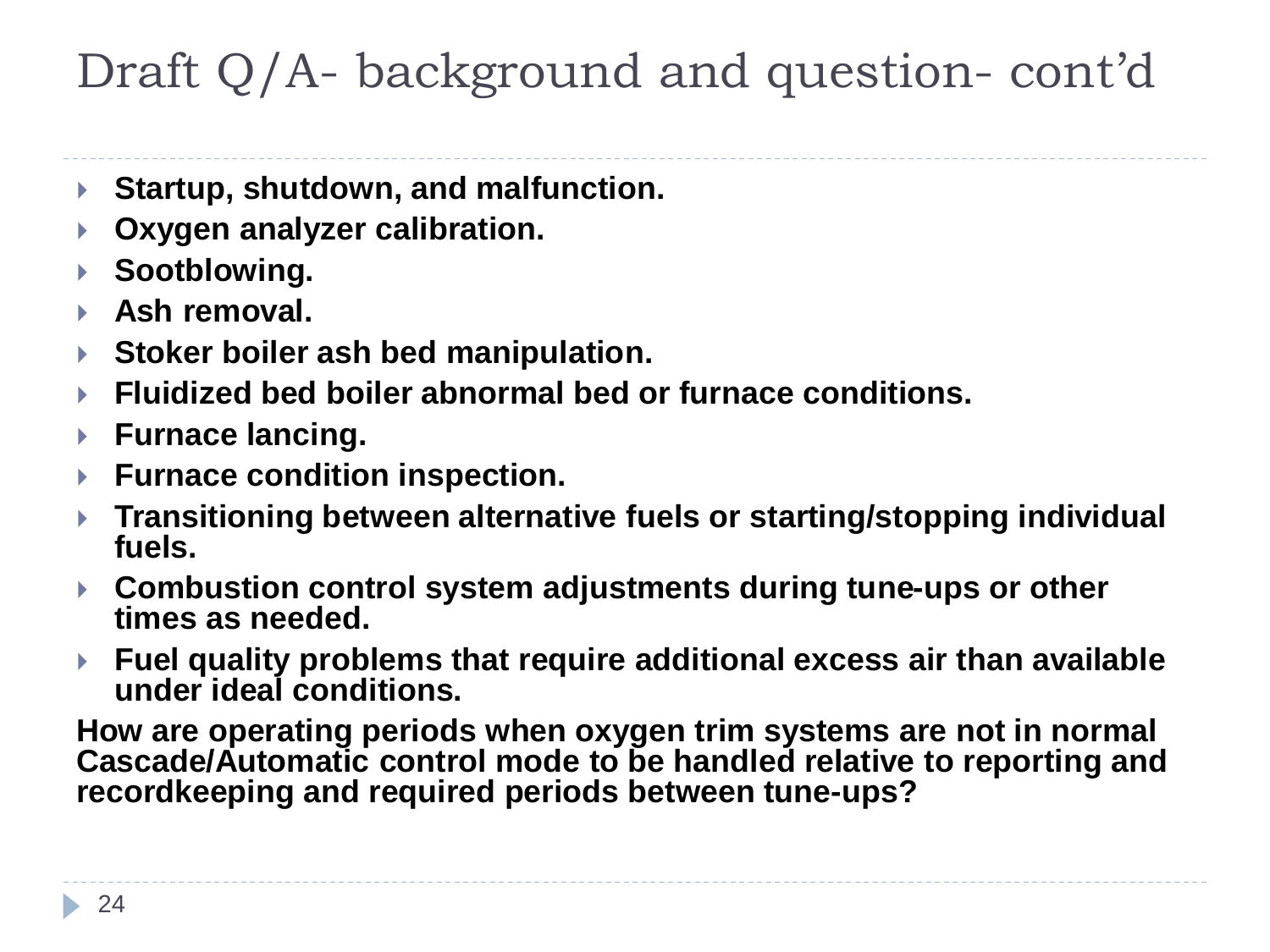## Draft Q/A- the answer

**A1.** EPA realizes that operation of boilers and process heaters routinely requires oxygen trim systems to be taken out of Cascade/Automatic control due to situations such as noted above. It is also recognized that such times are of limited duration and a fairly low percent of total operating time in cases where oxygen trim systems are employed because economical operation depends on use of the trim systems. Instances when oxygen trim systems are taken out of Cascade/Automatic control for operational and safety reasons are not reportable as deviations in compliance reports, and their occurrence does not affect the five year tune-up frequency. Additionally, the rule does require boilers and process heaters to be operated in a manner consistent with safety and good air pollution control practices for minimal emissions.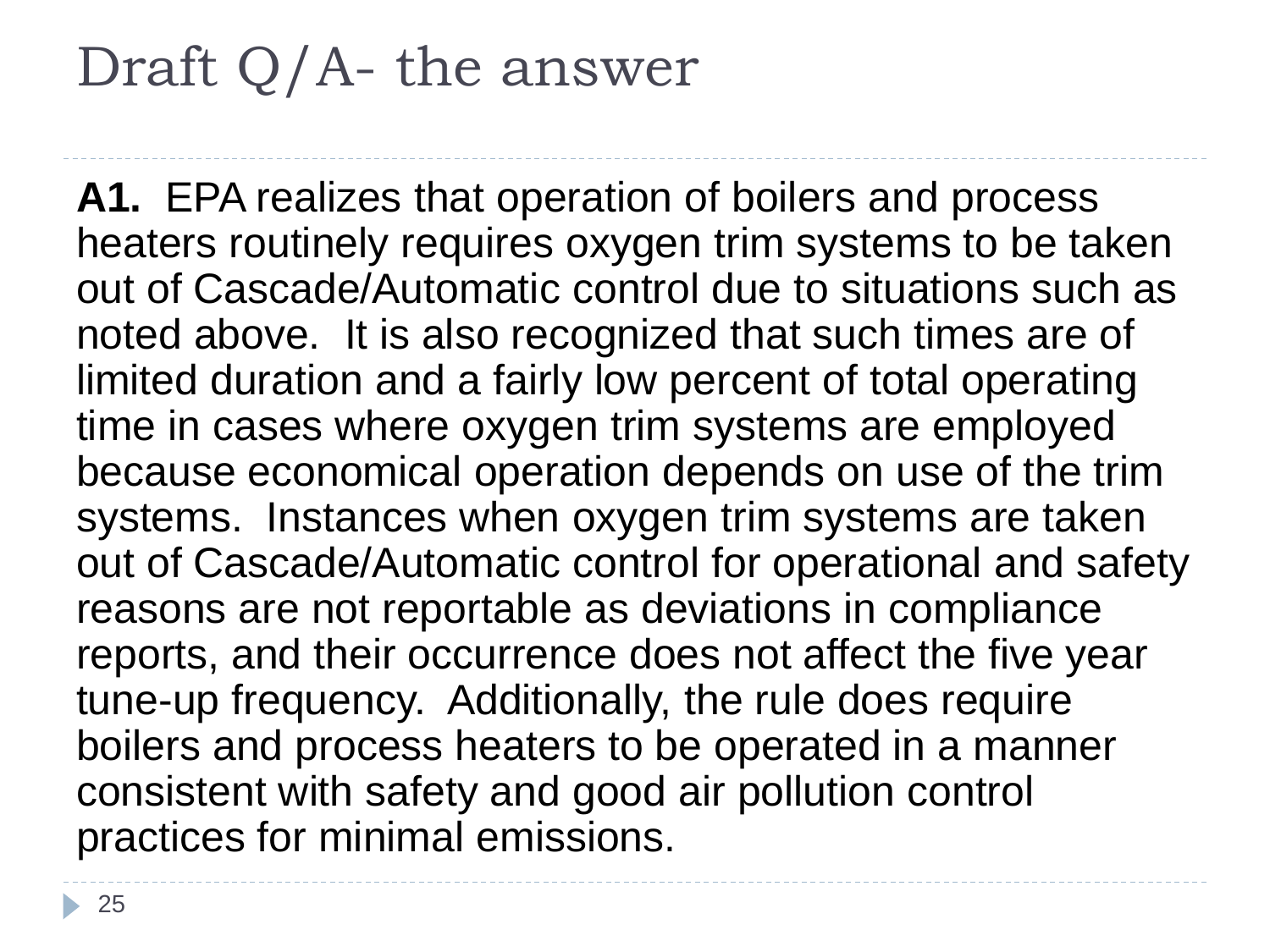## Any other issues needing Q/As?

ь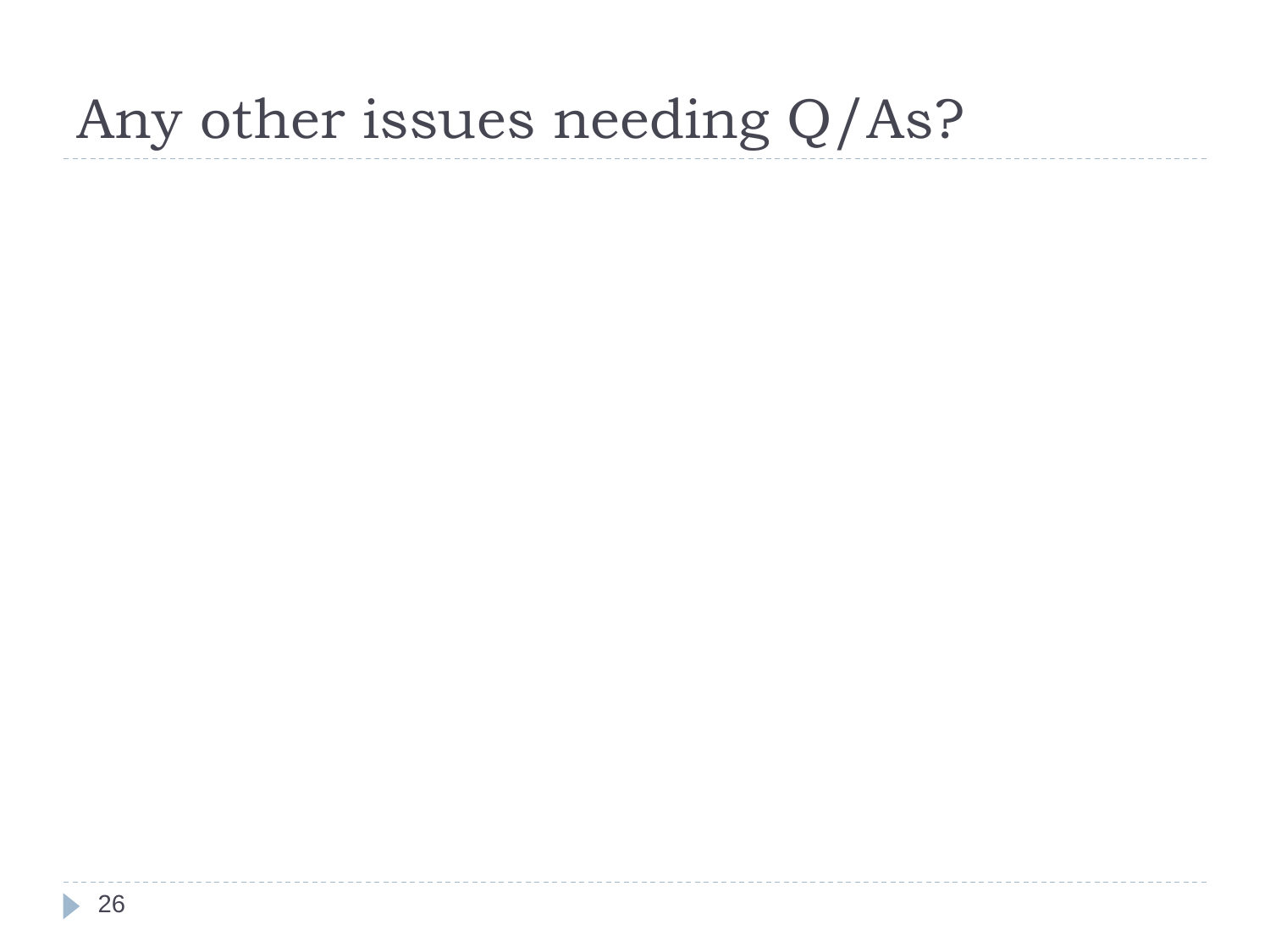## New fuel vs. waste issue

- June 27 ruling in *NRDC, et al. v. EPA, et al.* vacates EPA's 1998 comparable fuels exclusion that allowed fuel derived from hazardous waste to be burned in lesser-regulated industrial boilers, rather than more strictly regulated incinerators, if it was comparable to fossil fuel in terms of heating value and hazardous constituent levels
- ▶ Boiler MACT liquid fuel definition includes comparable fuels
- ▶ EPA intends to seek a further stay of the mandate for the time it determines is necessary for facilities to come into compliance with the applicable requirements, or to effect an orderly transition to cease combusting and managing comparable fuels  $\blacktriangleright$  <sup>27</sup>6 months????)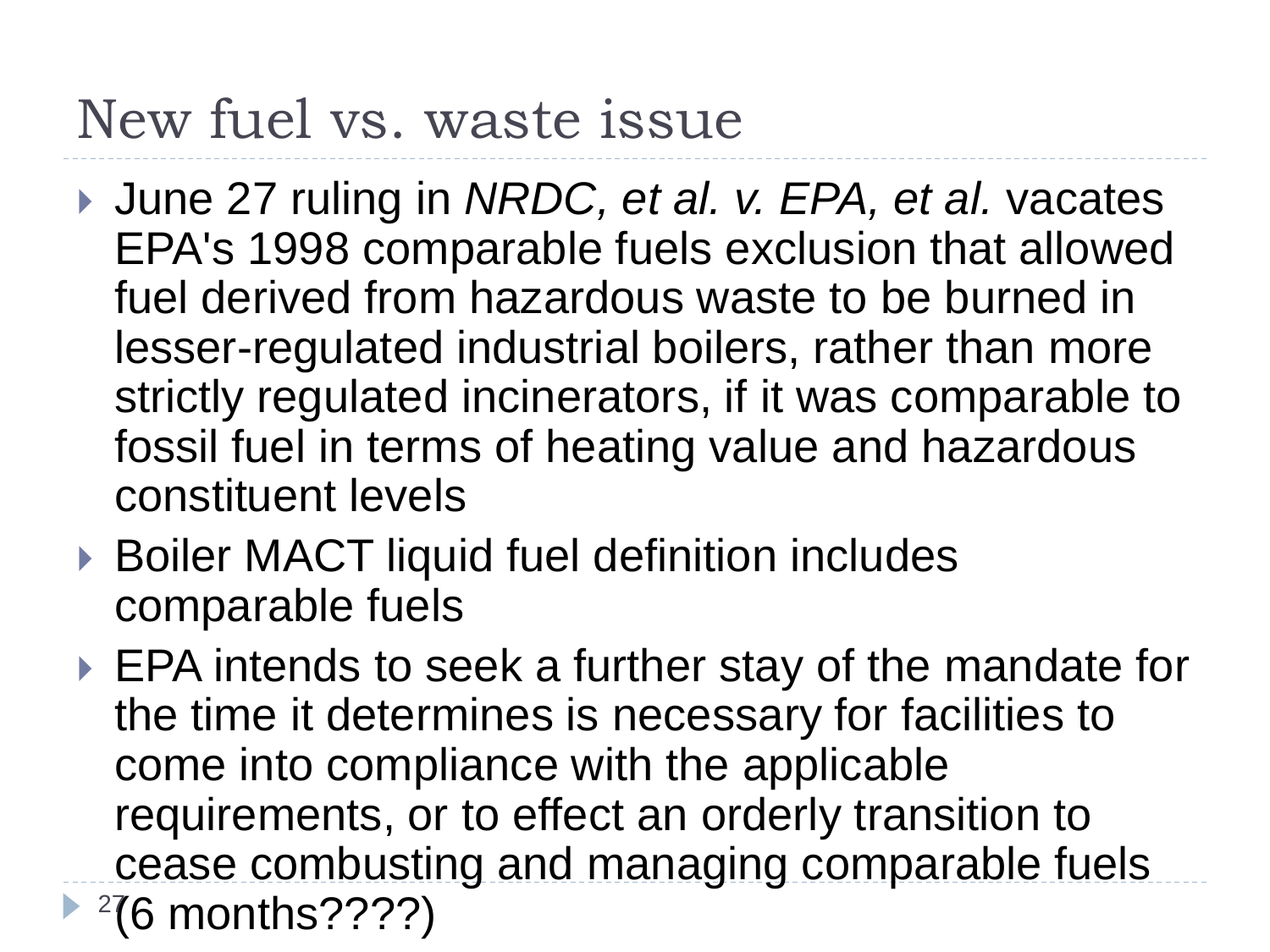## NHSM Rule Revisions

- ▶ Proposed revisions add creosote-treated railroad ties, C/D wood sorted per BMP, and paper recycling residuals as fuels, with limitations
- ▶ Creosote-treated RR ties is considered fuel only if burned in unit designed to burn both biomass and fuel oil
	- Preamble proposes to also allow use in units at pulp and paper mill being converted from biomass/oil to biomass/gas but restrict to 40% of heat input, requests comment

#### **▶ CIBO comments**

- Allow CTRT as fuel in all boiler types and regardless of % of fuel mix
- ▶ CTRT is a product that is not discarded and therefore
- <sup>28</sup> cannot be solid waste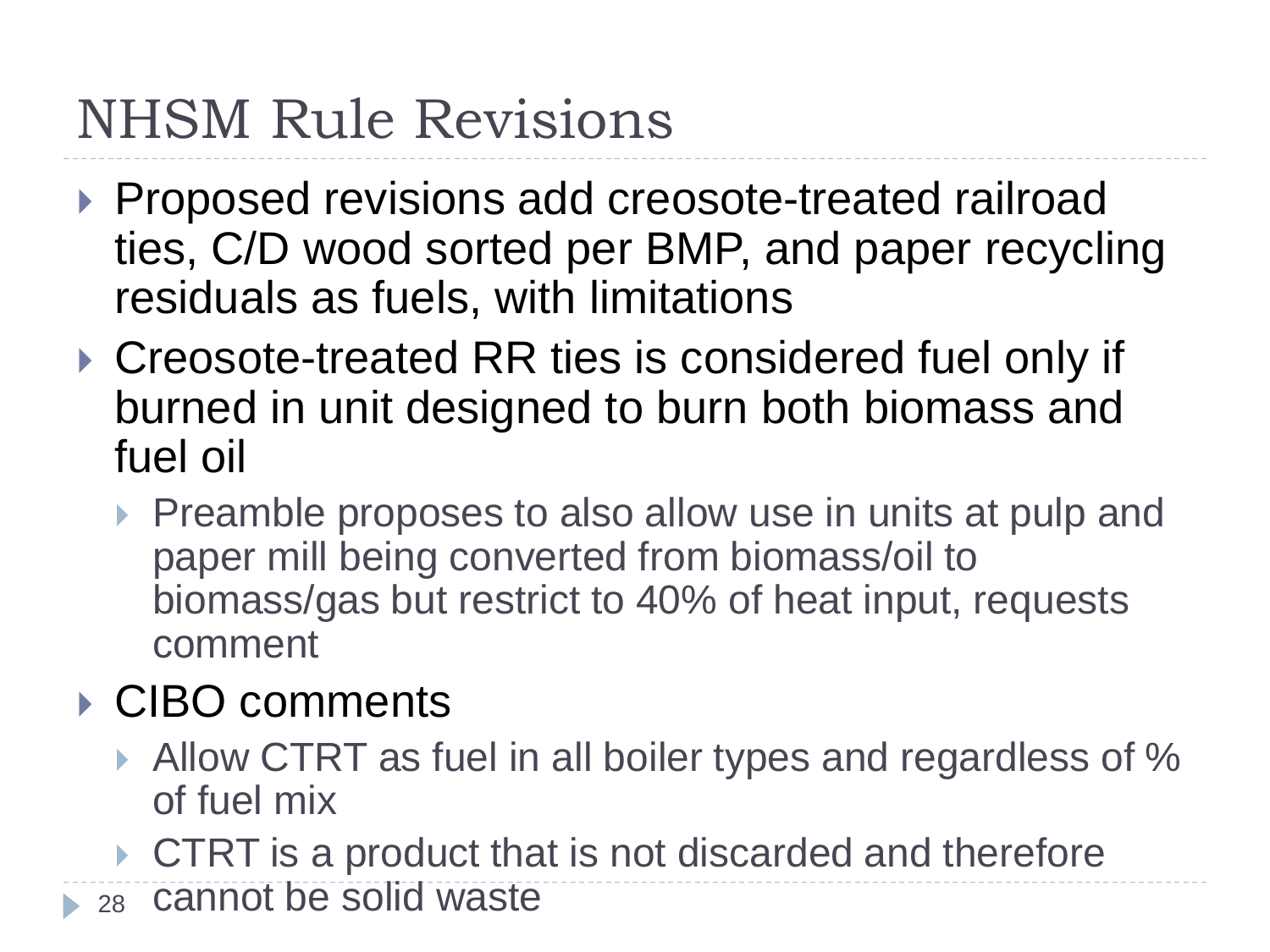## Facts on CTRT from Docket

- ▶ According to the Association of American Railroads, approximately 17 million railroad ties are removed from service each year
- ▶ Rail ties are sorted for use in landscaping (about one third) and for use in co-generation facilities (majority)
- ▶ CTRT to be burned are processed for contaminant removal and chipped
- ▶ Only about 5% of CTRT are currently landfilled
- ▶ Price of chipped CTRT can be \$20-30/ton, which can be more than some biomass fuels
- ▶ CIBO members (agribusiness, pulp/paper, power) burn CTRT as fuel now, up to 100% of fuel mix
	- ▶ Survey was sent to CIBO members to obtain data to support prior comments, limited response